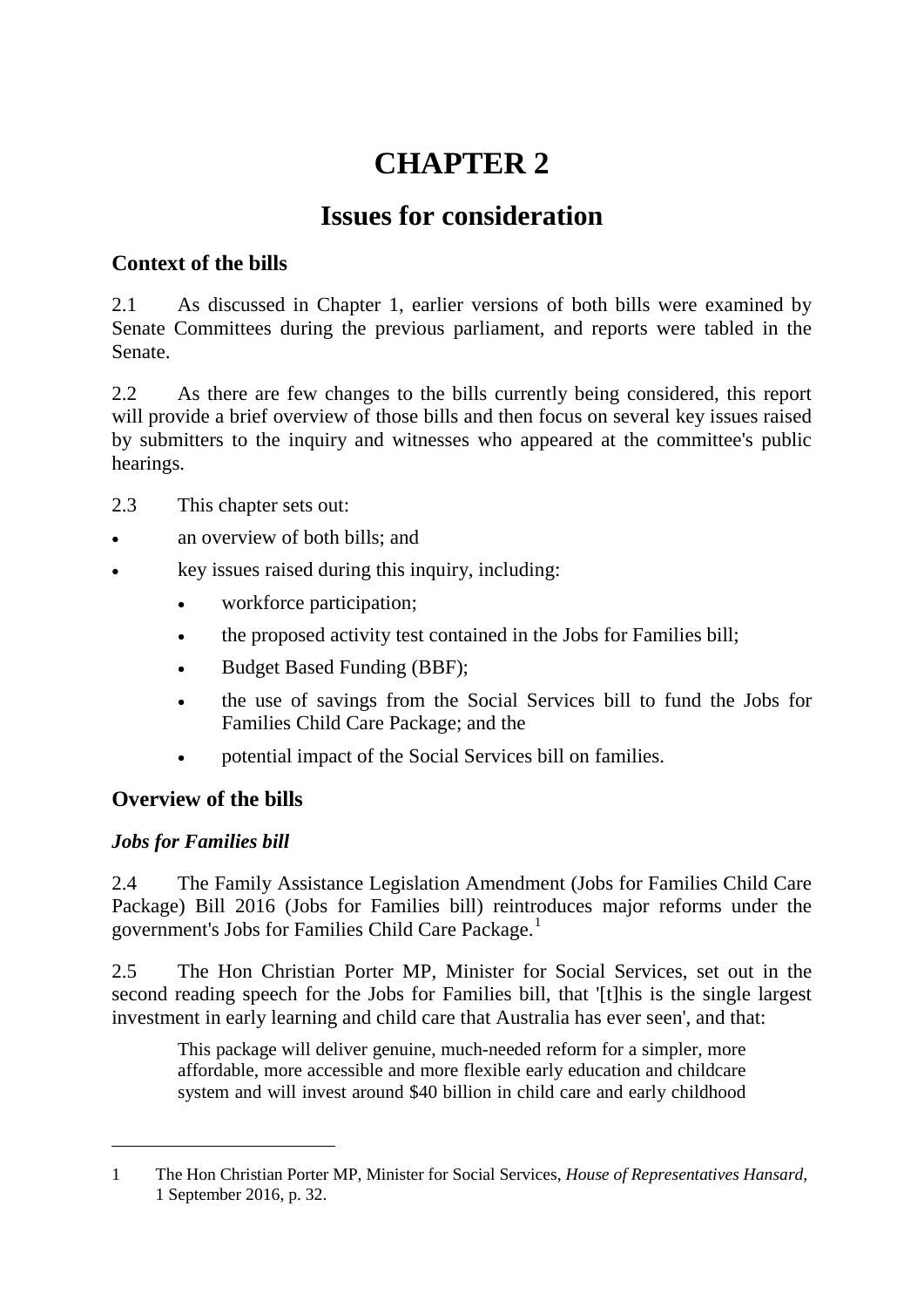education over the next four years, including more than \$3 billion in additional funding.<sup>[2](#page-1-0)</sup>

2.6 The package is intended to simplify the existing child care system, by improving affordability, accessibility and flexibility.<sup>[3](#page-1-1)</sup>

## *Productivity Commission Report*

2.7 The Jobs for Families Child Care package is the Australian Government's response to a report by the Productivity Commission into Childcare and Early Childhood Learning. The Productivity Commission reported in October 201[4](#page-1-2).<sup>4</sup>

2.8 The Productivity Commission reported that this form of care is of great significance:

Formal and informal Early Childhood Education and Care (ECEC) services play a vital role in the development of Australian children and their preparation for school, and in enabling parents to work. Many families use a mix of formal ECEC and informal, non-parental care.

The number of formal ECEC services has expanded substantially over the past decade. Over the same period, Australian Government funding has almost tripled to around \$7 billion per year, and now covers two thirds of total ECEC costs. Despite this, many parents report difficulties in finding ECEC at a location, price, quality and hours that they want.<sup>[5](#page-1-3)</sup>

2.9 The Productivity Commission recommended reforms to achieve a more accessible, flexible and simpler system, focussing on three priority areas:

- a single means and activity tested child-based subsidy, paid directly to the approved service;
- inclusion of children with additional needs in mainstream services, and delivery of services for children in disadvantaged communities; and
- funding on a per child basis for approved preschool programs.<sup>[6](#page-1-4)</sup>

8

<span id="page-1-0"></span><sup>2</sup> The Hon Christian Porter MP, Minister for Social Services, *House of Representatives Hansard*, 1 September 2016, p. 32.

<span id="page-1-1"></span><sup>3</sup> The Hon Christian Porter MP, Minister for Social Services, *House of Representatives Hansard*, 1 September 2016, p. 32.

<span id="page-1-2"></span><sup>4</sup> Productivity Commission, *Childcare and Early Childhood Learning, Inquiry Report No. 73*, 2014. The report was publicly released in February 2015.

<span id="page-1-3"></span><sup>5</sup> Productivity Commission, *Childcare and Early Childhood Learning, Inquiry Report No. 73 - Overview*, 2014, p. 2.

<span id="page-1-4"></span><sup>6</sup> Productivity Commission, *Childcare and Early Childhood Learning, Inquiry Report No. 73 - Overview*, 2014, p. 2.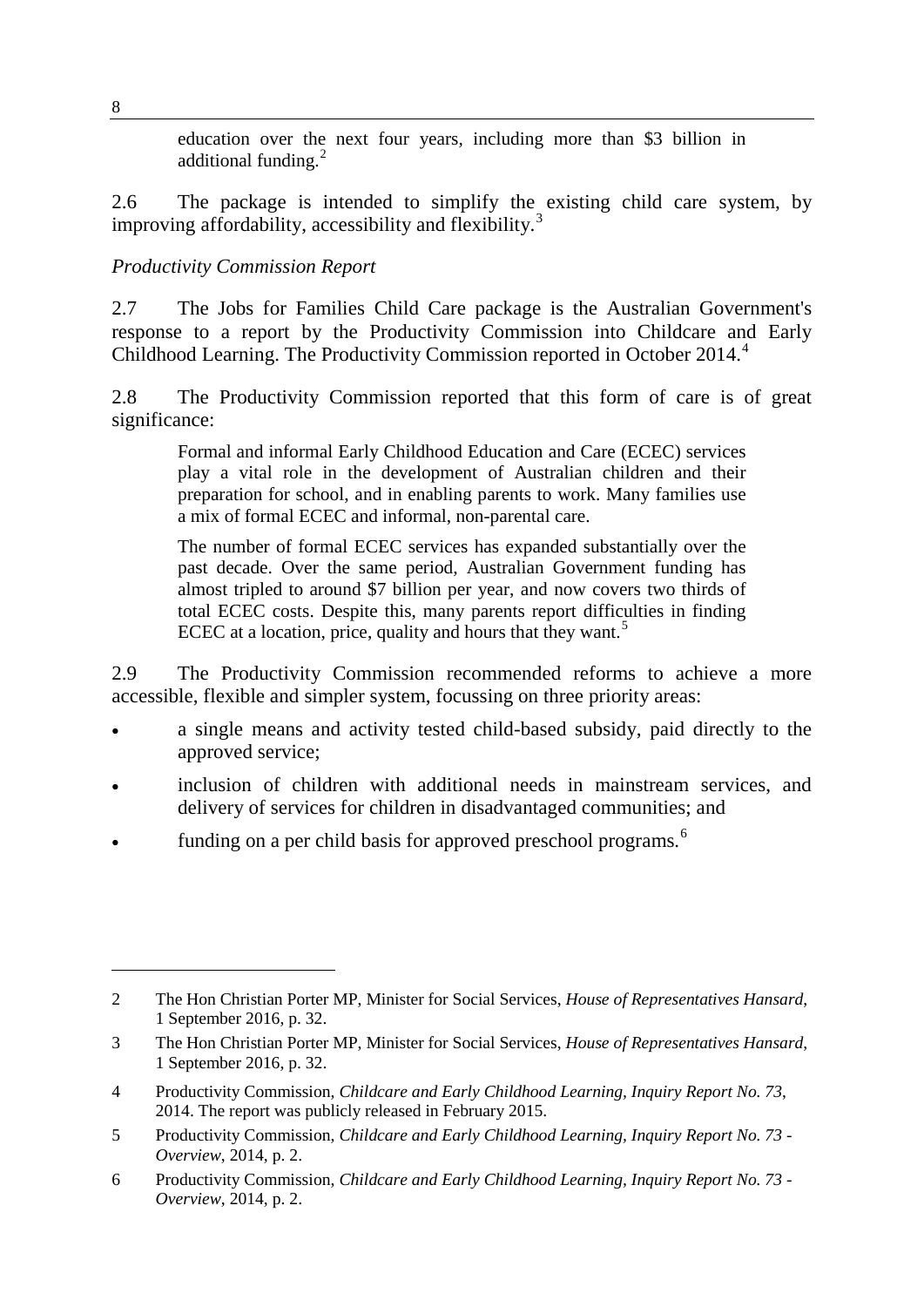## *Child Care Subsidy*

2.10 The main provision of the Jobs for Families bill is the proposed introduction of the Child Care Subsidy, which will be a single, means-tested subsidy paid directly to service providers to be passed on to families. The new subsidy is intended to simplify the existing multi-payment system, and will be better targeted, providing 'more assistance to low and middle income families'.[7](#page-2-0)

2.11 The subsidy will be allocated according to the combined family income, and the meeting of an activity test. The subsidy rate will taper at one per cent for every \$3 000 of family income. For families earning more than \$185 710, an annual subsidy cap of \$10 000 per child will apply. The table below sets this out.

| <b>Combined family income</b>         | <b>Subsidy</b><br>percent of the actual fee<br>charged |
|---------------------------------------|--------------------------------------------------------|
| Up to \$65 710                        | 85%                                                    |
| More than \$65 710 to below \$170 710 | Tapering to 50%                                        |
| \$170 710 to below \$250 000          | 50%                                                    |
| \$250 000 to below \$340 000          | Tapering to 20%                                        |
| \$340 000 or more                     | 20%                                                    |

Department of Education and Training, *Jobs for Families Child Care Package Overview*. [8](#page-2-1)

#### *Activity test*

-

2.12 The amount of hours of child care subsidy accessible by families will be determined by an activity test which will categorise families into three tiers, or steps. The table below sets out the hours of child care subsidy accessible per number of hours of activity.<sup>[9](#page-2-2)</sup>

<span id="page-2-0"></span><sup>7</sup> Department of Education and Training, *[Jobs for Families Child Care Package Overview](https://docs.education.gov.au/system/files/doc/other/a3_overview.pdf)*, [https://docs.education.gov.au/system/files/doc/other/a3\\_overview.pdf](https://docs.education.gov.au/system/files/doc/other/a3_overview.pdf) (accessed 21 September 2016).

<span id="page-2-1"></span><sup>8</sup> Department of Education and Training, *Jobs for Families Child Care Package Overview*, [https://docs.education.gov.au/system/files/doc/other/a3\\_overview.pdf,](https://docs.education.gov.au/system/files/doc/other/a3_overview.pdf) (accessed 21 September 2016).

<span id="page-2-2"></span><sup>9</sup> Department of Education and Training, *Jobs for Families Child Care Package Overview*, [https://docs.education.gov.au/system/files/doc/other/a3\\_overview.pdf,](https://docs.education.gov.au/system/files/doc/other/a3_overview.pdf) (accessed 21 September 2016).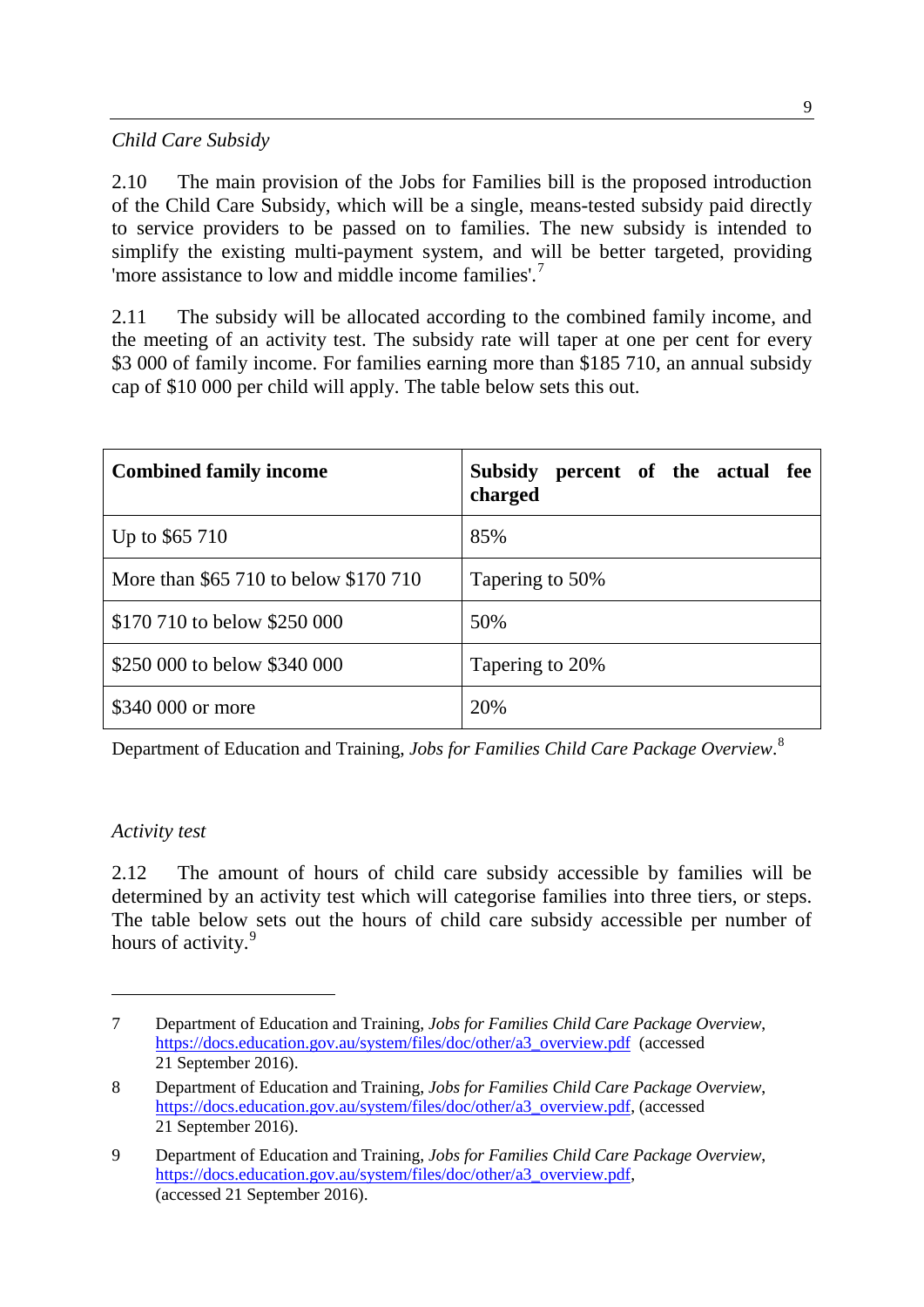| <b>Step</b> | activity<br><b>of</b><br><b>Hours</b><br>(per<br>fortnight) | Maximum<br>number of<br><b>of</b><br>hours<br>subsidy (per fortnight) |
|-------------|-------------------------------------------------------------|-----------------------------------------------------------------------|
|             | 8 hours to 16 hours                                         | 36 hours                                                              |
|             | More than 16 hours to 48 hours                              | 72 hours                                                              |
|             | More than 48 hours                                          | 100 hours                                                             |

Department of Education and Training, *Jobs for Families Child Care Package Overview*. [10](#page-3-0)

- 2.13 The activity test requirements will take into account:
- paid work;
- self-employment;
- unpaid work in a family business;
- looking for work;
- volunteering; or
- studying.<sup>[11](#page-3-1)</sup>

-

2.14 Those families who do not meet the minimum requirements for the activity test may be eligible for the Additional Child Care Subsidy.

#### *Additional Child Care Subsidy*

2.15 For some families who do not meet the activity test, the Additional Child Care Subsidy (ACCS) is proposed as a 'top up payment' in addition to the Child Care Subsidy.

2.16 The ACCS is part of the Child Care Safety Net, and recognises that extra support is needed for some vulnerable children, including:

- children at risk of serious abuse or neglect;
- families experiencing temporary financial hardship;

<span id="page-3-0"></span><sup>10</sup> Department of Education and Training, *[Jobs for Families Child Care Package Overview](https://docs.education.gov.au/system/files/doc/other/a3_overview.pdf)*, [https://docs.education.gov.au/system/files/doc/other/a3\\_overview.pdf](https://docs.education.gov.au/system/files/doc/other/a3_overview.pdf) (accessed 21 September 2016).

<span id="page-3-1"></span><sup>11</sup> Department of Education and Training, *Jobs for Families Child Care Package Overview*, [https://docs.education.gov.au/system/files/doc/other/a3\\_overview.pdf](https://docs.education.gov.au/system/files/doc/other/a3_overview.pdf) (accessed 21 September 2016).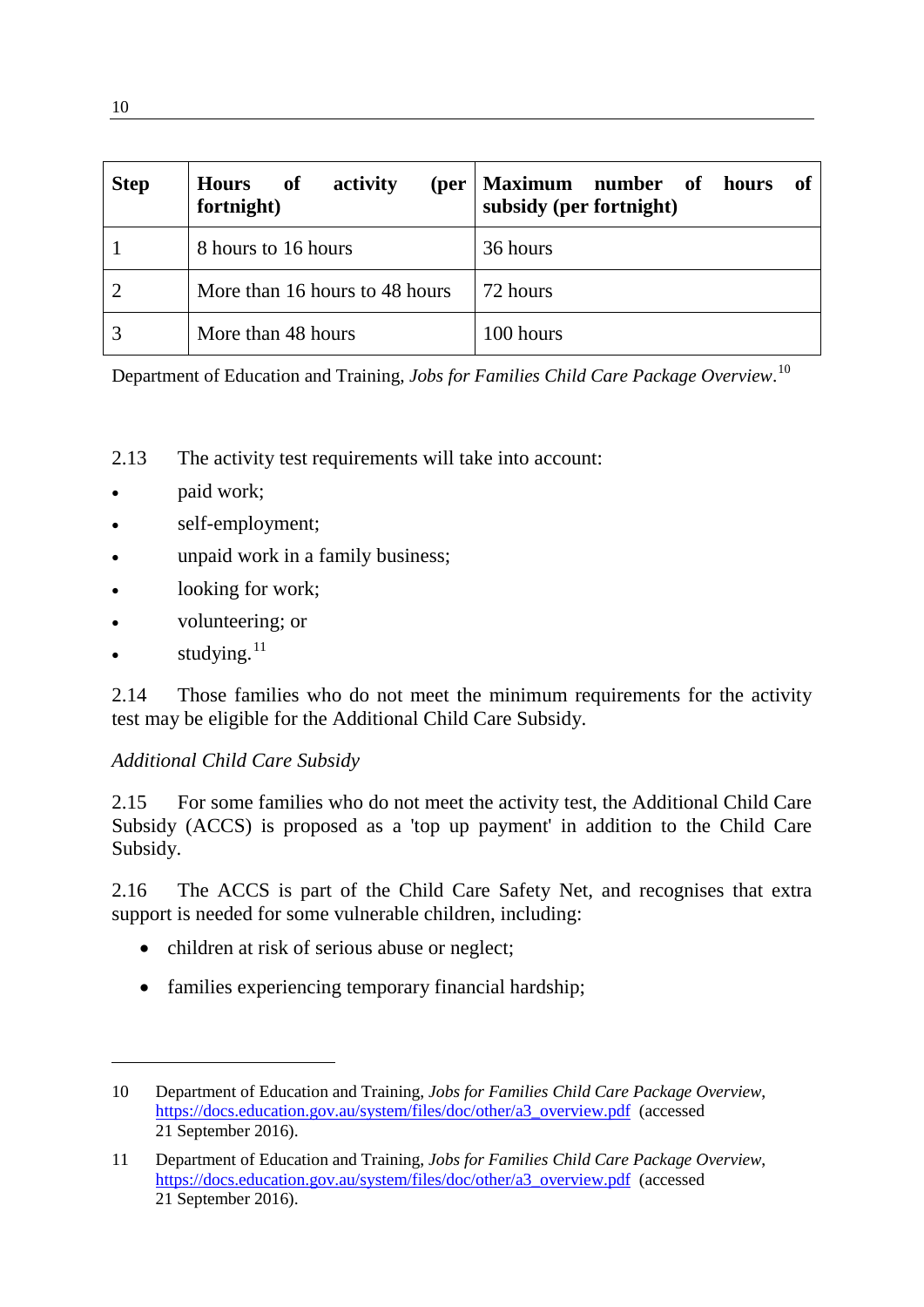- grandparents on income support who are the primary carer of their grandchildren;
- parents transitioning to work from income support; and
- low income families who do not meet the activity test.<sup>[12](#page-4-0)</sup>

2.17 The Department of Education and Training set out that the name of the subsidy for children at risk of serious abuse or neglect has changed from Additional Child Care Subsidy (At Risk) to Additional Child Care Subsidy (Child Wellbeing). The Department of Education and Training explained the reason for the change of name:

This change was prompted by feedback from the sector that the original name of the payment could deter families from accessing this additional support, which is at odds with the policy intent. While the name has changed, the intent, design and application of the subsidy remain the same. $13$ 

2.18 There are four types of ACCS payments, established in the following hierarchy:

- ACCS (child wellbeing);
- ACCS (grandparent);
- ACCS (temporary financial hardship);
- ACCS (transition to work).

2.19 The Explanatory Memorandum for the Jobs for Families bill sets out that where a person may be eligible for more than one type of ACCS for a session of care, the type higher up in the hierarchy will take precedence.<sup>[14](#page-4-2)</sup>

2.20 For example, if a person is eligible for the transition to work ACCS as well as the grandparent ACCS, they will receive the grandparent ACCS.

## *Social Services bill*

-

2.21 The main provisions of the Social Services bill seek to reform Parts A and B of the Family Tax Benefit (FTB) by increasing the fortnightly rates of FTB Part A (FTB A) and introducing a new rate structure for FTB Part B (FTB B). The Social

<span id="page-4-0"></span><sup>12</sup> Department of Education and Training, *Jobs for Families Child Care Package Overview*, [https://docs.education.gov.au/system/files/doc/other/a3\\_overview.pdf](https://docs.education.gov.au/system/files/doc/other/a3_overview.pdf) (accessed 21 September 2016).

<span id="page-4-1"></span><sup>13</sup> Department of Education and Training, *Submission 13*, p. 2.

<span id="page-4-2"></span><sup>14</sup> Family Assistance Legislation Amendment (Jobs For Families Child Care Package) Bill 2016, *Explanatory Memorandum*, p. 35.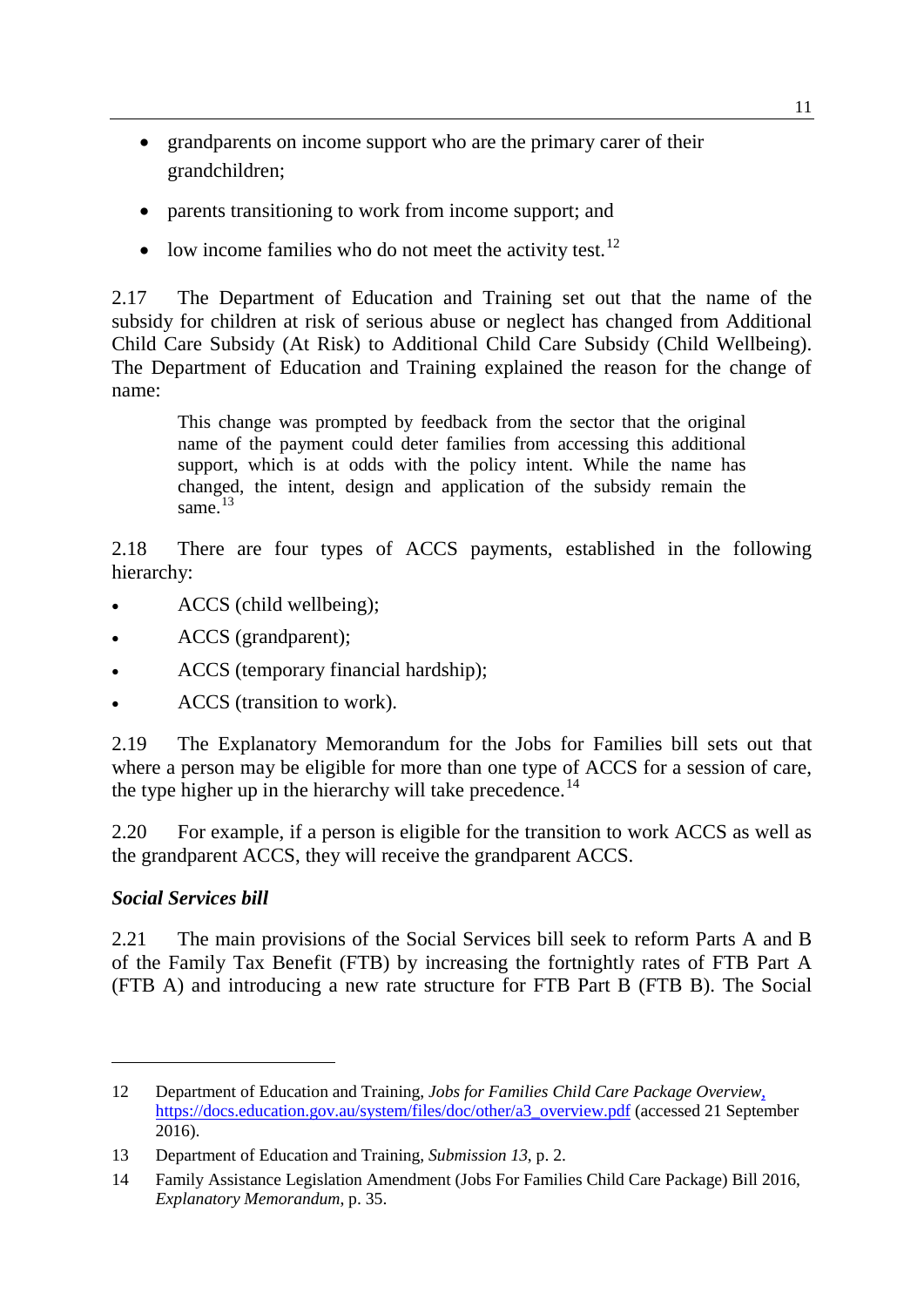Services bill also seeks to phase out FTB A and B supplements by reducing the payments until they cease on 1 July 2018.

2.22 The Family Tax Benefit (FTB) is an income tested two part payment made to families to assist with the cost of raising children. Part A is a per child payment which is made to eligible families, while Part B payments provide added assistance to single parents and families with one main income.

- 2.23 The Social Services bill's key measures seek to:
- increase the fortnightly rates of FTB A by \$10.08 for each FTB child in the family up to the age of 19 years, with an equivalent fortnightly rate increase of around \$7.48 for certain youth allowance and disability support pension recipients under the age of 18;
- introduce a new rate structure for family tax benefit Part B (FTB B), and make other amendments to the rules for FTB B by:
	- increasing the standard rate by \$1 000.10 per year for families whose youngest child is under one year of age;
	- maintaining the current standard rates for families with a youngest child aged between one and under five and between five and under 13 years of age;
	- maintaining the current standard rate for single parents who are at least 60 years of age, grandparents and great-grandparents with a youngest child aged between 13 and 18;
	- introducing a reduced standard rate of \$1 000.10 per year for individuals whose youngest child is aged 13 to 16 (currently \$2 832.40), and who are not single parents aged 60 or more or grandparents or greatgrandparents; and
	- remove entitlement to FTB Part B for single parent families who are not single parents aged 60 or more or grandparents or great-grandparents, from 1 January of the calendar year their youngest child turns 17;
- phase out FTB A and B supplements by:
	- reducing FTB Part A supplement to \$602.25 a year in 2016-17, and to \$302.95 a year from 1 July 2017 and ceasing on 1 July 2018; and
	- reducing FTB Part B supplement to \$302.95 a year in 2016-17, and to \$[15](#page-5-0)3.30 a year from 1 July 2017, and ceasing on 1 July 2018.<sup>15</sup>

2.24 In the Senate inquiry about the previous bill, the Community Affairs Committee heard that the measures:

<span id="page-5-0"></span><sup>15</sup> Social Services Legislation Amendment (Family Payments Structural Reform and Participation Measures) Bill 2016, *Explanatory Memorandum*, p. 1.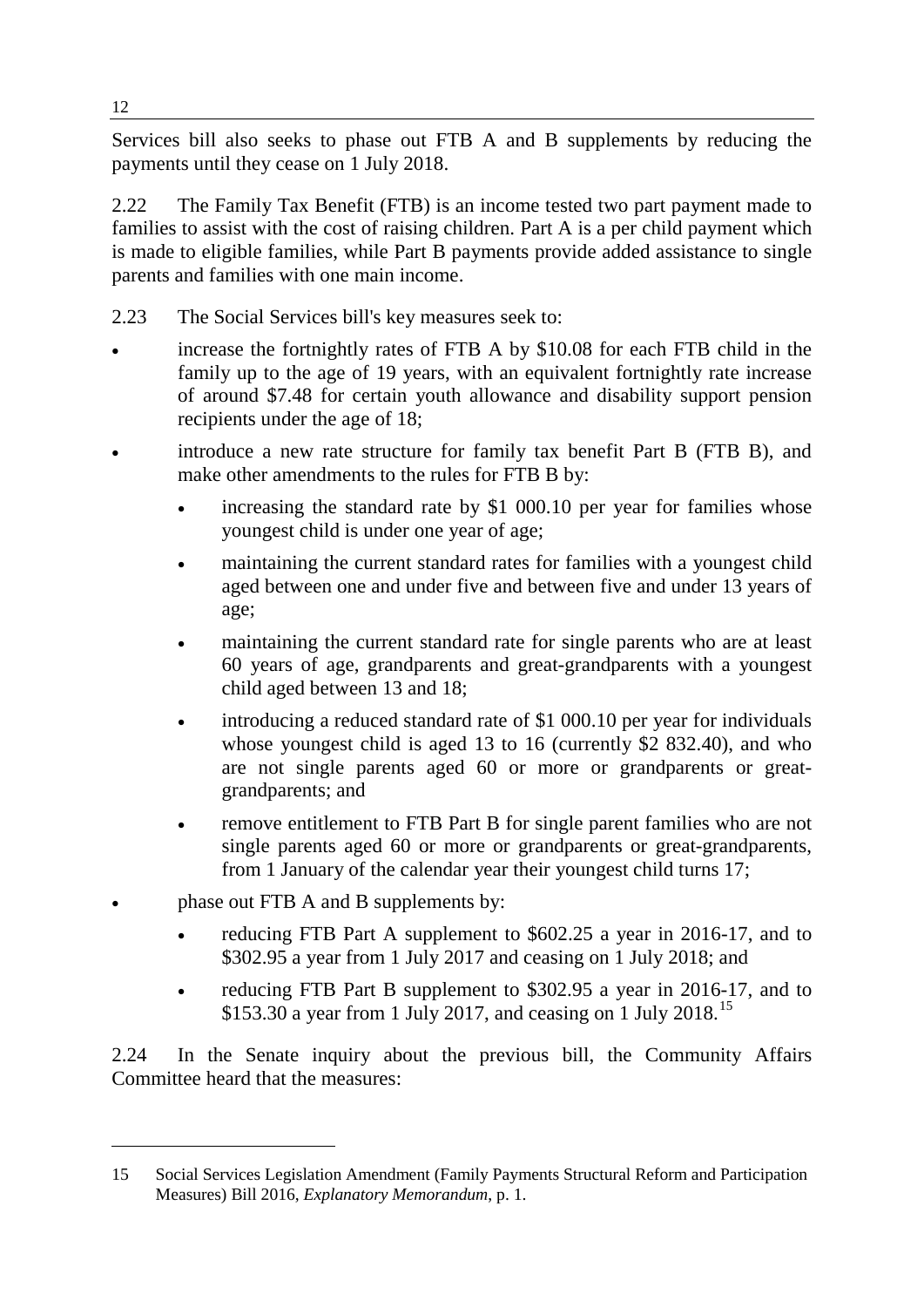…are to do with the sustainability of the system, as well as to encourage anticipation and help pay for the Jobs for Families measures. In that sense, we know that better targeting FTB B will assist the sustainability of the welfare payment system.<sup>[16](#page-6-0)</sup>

## **Key issues – Jobs for Families bill**

2.25 In this section, key issues for consideration relating to the Jobs for Families bill will be discussed, including:

- the effect of the bills on enhanced workforce participation;
- the activity test contained in the Jobs for Families bill; and
- Budget Based Funding (BBF);

2.26 The committee notes the broad support from submitters and witnesses to the reforms proposed by the Jobs for Families bill.

2.27 A joint submission was received from four major representative groups, including Australian Childcare Alliance, Early Childhood Australia, the Early Learning and Care Council of Australia and Goodstart Early Learning. The organisations also appeared together at the committee hearing. In his opening remarks to the committee, Mr Bernie Nott, Co-Chair of the Early Learning and Care Council of Australia, stated:

We support the broad reforms in the jobs for families package; however, the bill is not perfect. It needs minor changes to better deliver on child development objectives. But it does promise a more generous, simpler and better targeted childcare subsidy, leaving some 800,000 working families better of  $t^{17}$  $t^{17}$  $t^{17}$ 

#### *Workforce Participation*

-

2.28 According to the Explanatory Memorandum for the Jobs for Families bill:

The objective of the Jobs for Families Child Care Package is to improve access to quality education and child care, support parents as they balance work and family responsibilities, and enable greater engagement with the workforce.<sup>[18](#page-6-2)</sup>

<span id="page-6-0"></span><sup>16</sup> Mr Scott Rollason, General Manager, Family Day Care Australia, *Committee Hansard*, 3 October 2016, p. 23.

<span id="page-6-1"></span><sup>17</sup> Mr Bernie Nott, Co-Chair, Early Learning and Care Council of Australia, *Committee Hansard*, 3 October 2016, p. 10.

<span id="page-6-2"></span><sup>18</sup> Family Assistance Legislation Amendment (Jobs For Families Child Care Package) Bill 2016, *Explanatory Memorandum*, p. 6.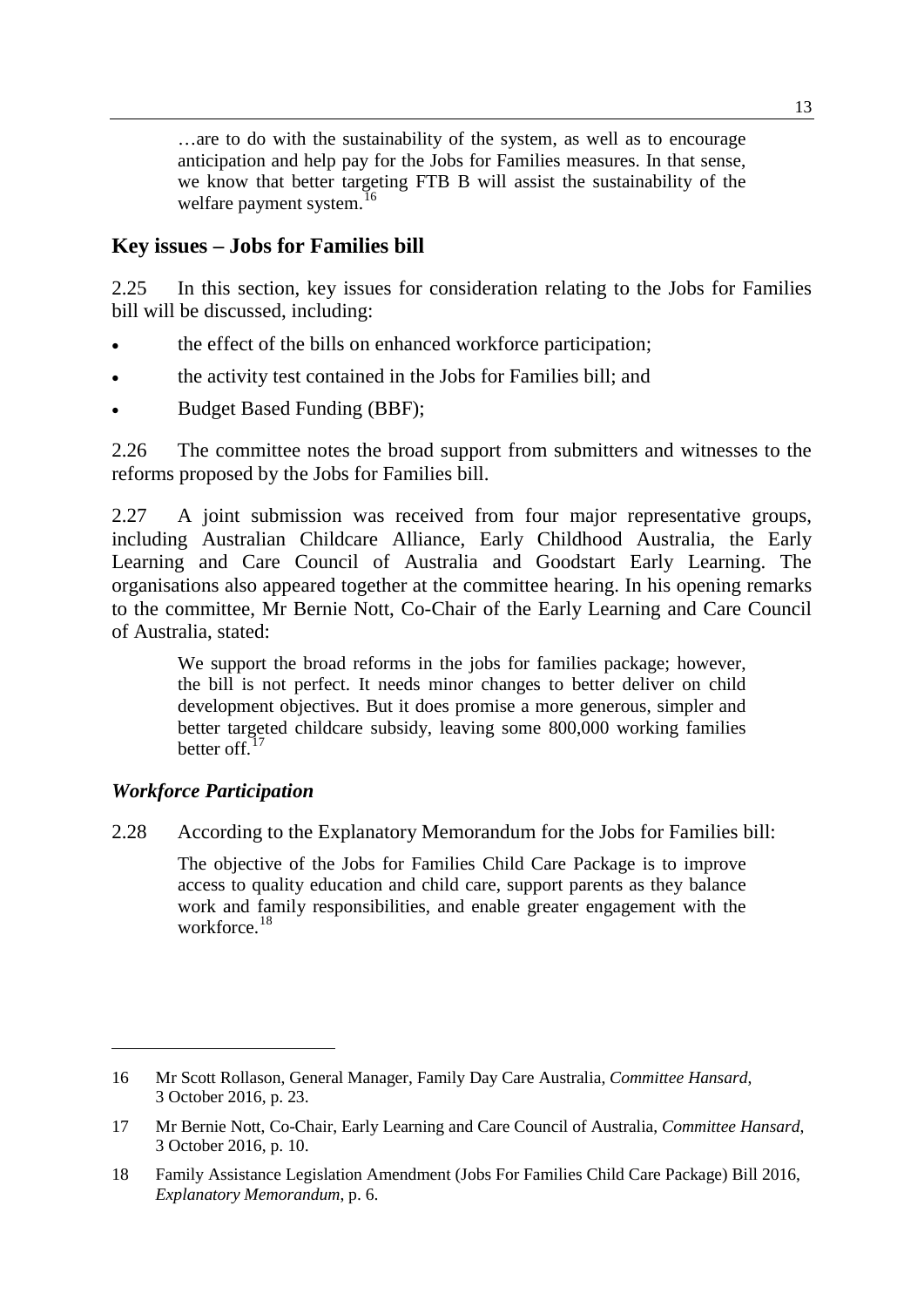2.29 Increased workforce participation is therefore considered to be an important goal for many Australian families, and the Jobs for Families bill is designed to help facilitate this through increases in subsidised child care:

This package will deliver genuine reform by encouraging greater workforce participation and productivity and by meeting families' needs by providing increased subsidised child care. [19](#page-7-0)

2.30 Historically, subsidised child care has assisted women to return to work following the birth of their children. The Productivity Commission noted, in its 2014 report into Early Childhood Education and Care, that:

Almost all of Australia's 3.8 million children aged 12 years or under have participated in some type of early childhood education and care (ECEC), and for around half of these children, formal or informal ECEC is the usual type of care. $20$ 

2.31 Further, they note that the rate of women returning, or wishing to return, to work after the birth of children is increasing:

The workforce participation rate of mothers with a child under 15 years has grown from 57 per cent to 67 per cent over the past two decades. $^{21}$  $^{21}$  $^{21}$ 

2.32 Submitters to the inquiry generally praised the Jobs for Families bill's intention to increase participation in the workforce and invest in early childhood education and care. For instance, Family Day Care Australia submitted that the bill has:

…the potential to benefit the majority of families utilising ECEC, through more affordable ECEC and hence increased participation, which will lead to better learning and developmental outcomes for more of Australia's children and support increased workforce participation.<sup>[22](#page-7-3)</sup>

2.33 This view was supported at the hearing by Early Learning and Care Council of Australia (ELCCA):

There is also the mounting evidence from research in workforce participation that every increase in workforce participation will deliver to the bottom line. We feel that this reform package will contribute significantly in that sense. $^{23}$  $^{23}$  $^{23}$ 

<span id="page-7-0"></span><sup>19</sup> Ms Jackie Wilson, Acting Secretary, Department of Education and Training, *Committee Hansard*, 4 October 2016, p 21.

<span id="page-7-1"></span><sup>20</sup> Productivity Commission, *Childcare and Early Childhood Learning, Inquiry Report No. 73 - Overview*, 2014, p. 3.

<span id="page-7-2"></span><sup>21</sup> Productivity Commission, *Childcare and Early Childhood Learning, Inquiry Report No. 73 - Overview*, 2014, p. 5.

<span id="page-7-3"></span><sup>22</sup> Family Day Care Australia, *Submission 18*, p. 4.

<span id="page-7-4"></span><sup>23</sup> Mr Bernie Nott, Co-Chair, Early Learning and Care Council of Australia, *Committee Hansard*, 3 October 2016, p. 11.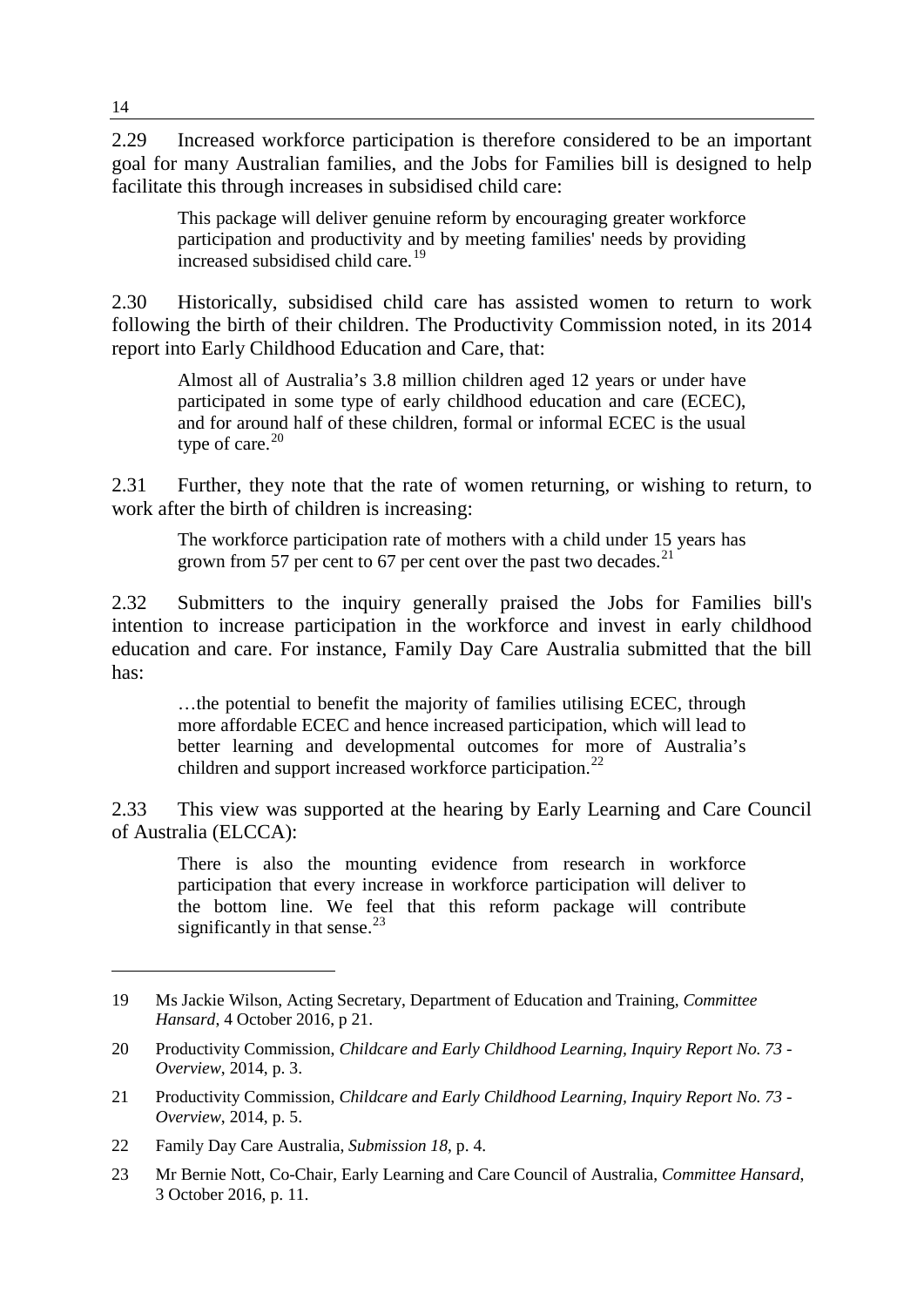2.34 Goodstart Early Learning referred to a modelling report that it commissioned and provided to the committee as part of its submission.<sup>[24](#page-8-0)</sup>

The model is for a specific package and shows around 20,000 equivalent full-time workers would join the workforce within three to 10 years, and within three years the budget would receive an extra billion dollars in tax revenues and welfare savings as a result of those additional workers and the higher productivity as a result.<sup>[25](#page-8-1)</sup>

2.35 Goodstart Early Learning also argued that in addition to boosting the current workforce by encouraging more parents to work, investing in early childhood education and care would have long-term positive effects:

Getting the policy settings right for the Early Childhood Education and Care…sector offers a significant opportunity for Australia to improve our national human capital potential well into the future with the added benefit of improving our productivity in the short term by promoting women's workforce participation.

Ensuring all children have access to quality early learning is in Australia's best long-term interests because investing in early learning now will increase our future productivity and make Australia's economy more competitive in the future. [26](#page-8-2)

2.36 The Hon Christian Porter, Minister for Social Services, stated that the reforms would have a positive effect for many families:

We want families to choose their child care around their work, rather than limit their work hours to suit their child care. It is estimated that the package will encourage more than 230,000 families to increase their involvement in paid employment.<sup>[27](#page-8-3)</sup>

*Child care and workforce participation – submitter views*

2.37 Some submitters expressed concerns that workforce participation was the focus of the legislation at the expense of a focus on early childhood education and care.

2.38 At the committee hearing, the Australian Home Childcare Association raised concerns about 'the overall focus of the package on workforce participation at the expense of early education'.<sup>[28](#page-8-4)</sup>

<span id="page-8-0"></span><sup>24</sup> Goodstart Early Learning, *Submission 41*.

<span id="page-8-1"></span><sup>25</sup> Mr John Cherry, Goodstart Early Learning, *Committee Hansard*, 3 October 2016, p. 11.

<span id="page-8-2"></span><sup>26</sup> Goodstart Early Learning, *Submission 41*, p. 3.

<span id="page-8-3"></span><sup>27</sup> The Hon Christian Porter MP, Minister for Social Services, *House of Representatives Hansard*, 1 September 2016, p. 34.

<span id="page-8-4"></span><sup>28</sup> Ms Natasha Randall, Committee Secretary, Australian Home Childcare Association, *Committee Hansard*, 4 October 2016, p. 1.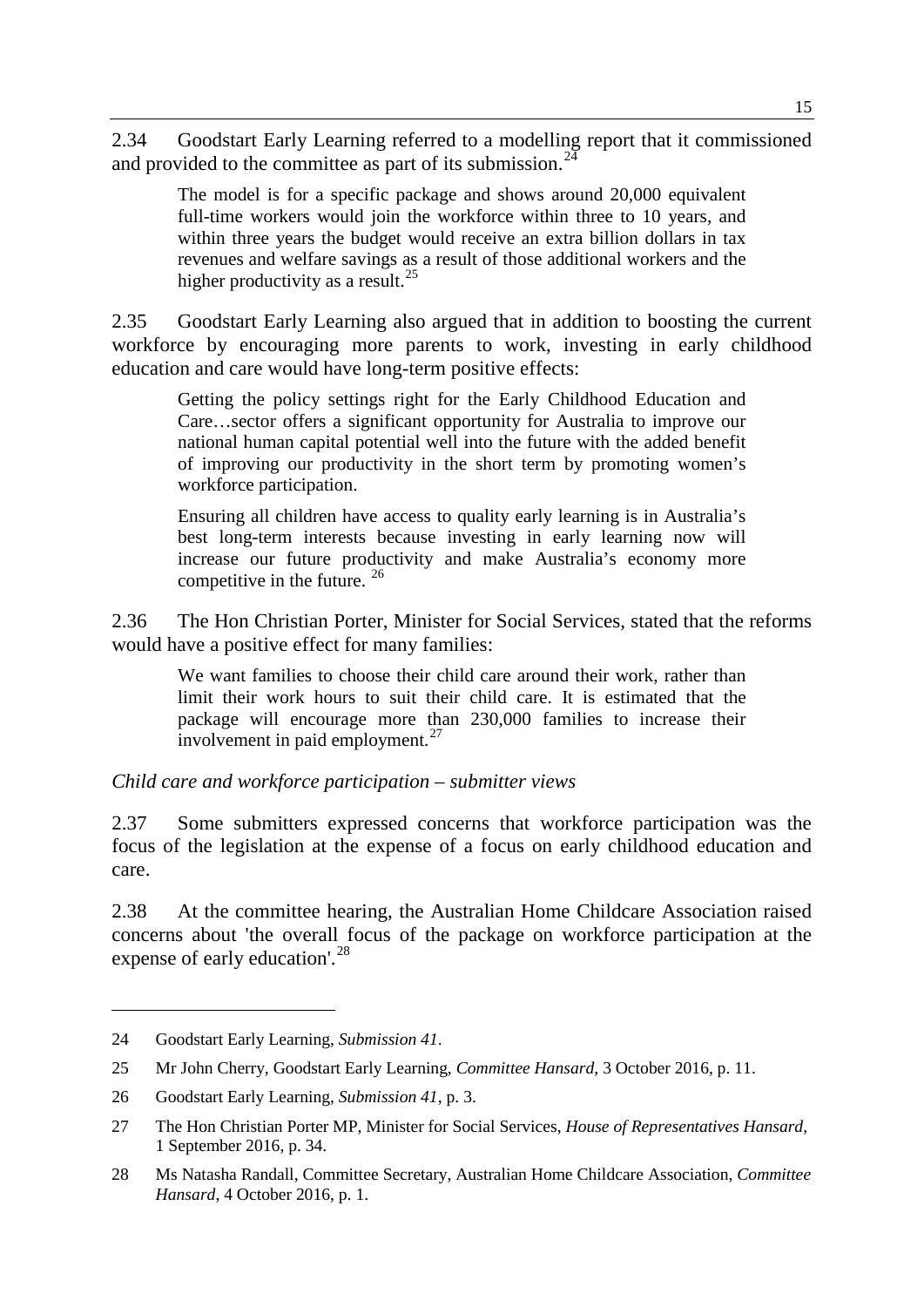#### 2.39 The Community Child Care Association articulated a similar position:

We are concerned that the jobs for families package, by treating child care only as a means to support and incentivise parents' workforce participation, fails to recognise the right of all children to access high-quality early education and care. Furthermore, it fails to recognise that investment in early education and care provides positive outcomes for children, families and the broader community.<sup>[29](#page-9-0)</sup>

2.40 At the committee hearing, the Department of Education and Training told the committee that the definition of 'activity' had been broadened:

The last time we met with the committee we read out the definition based on our thinking at that point in time. One of the things we have been doing since then is talking with the sector about the inclusion of activity parental-engagement-type activities. So, reading in a school or reading in centre based care. We have now proposed to broaden the definition of volunteering to pick that up as well.<sup>[30](#page-9-1)</sup>

#### *Activity test*

2.41 The activity test contained in the Jobs for Families bill ties the number of subsidised hours of child care available to the number of hours of activity a parent undertakes. The amount of hours of child care subsidy accessible by families will be determined by an activity test which will categorise families into three tiers, or steps. These tiers have been set out in Chapter 1.

- 2.42 The activity test will take into account:
- paid work;
- self-employment;
- unpaid work in a family business;
- looking for work;
- volunteering; or
- studying. $31$

-

2.43 While broadly supportive of an activities test, some submitters have raised concerns over the application of the new activity test provisions, including:

the removal of the minimum 24 hours of subsidised care;

16

<span id="page-9-0"></span><sup>29</sup> Ms Leanne Giardina, Executive Director, Community Child Care Association, *Committee Hansard*, 3 October 2016, p. 24.

<span id="page-9-1"></span><sup>30</sup> Ms Jackie Wilson, Acting Secretary, Department of Education and Training, *Committee Hansard*, 4 October 2016 p. 29.

<span id="page-9-2"></span><sup>31</sup> Department of Education and Training, *Jobs for Families Child Care Package Overview*, [https://docs.education.gov.au/system/files/doc/other/a3\\_overview.pdf](https://docs.education.gov.au/system/files/doc/other/a3_overview.pdf) (accessed 21 September 2016).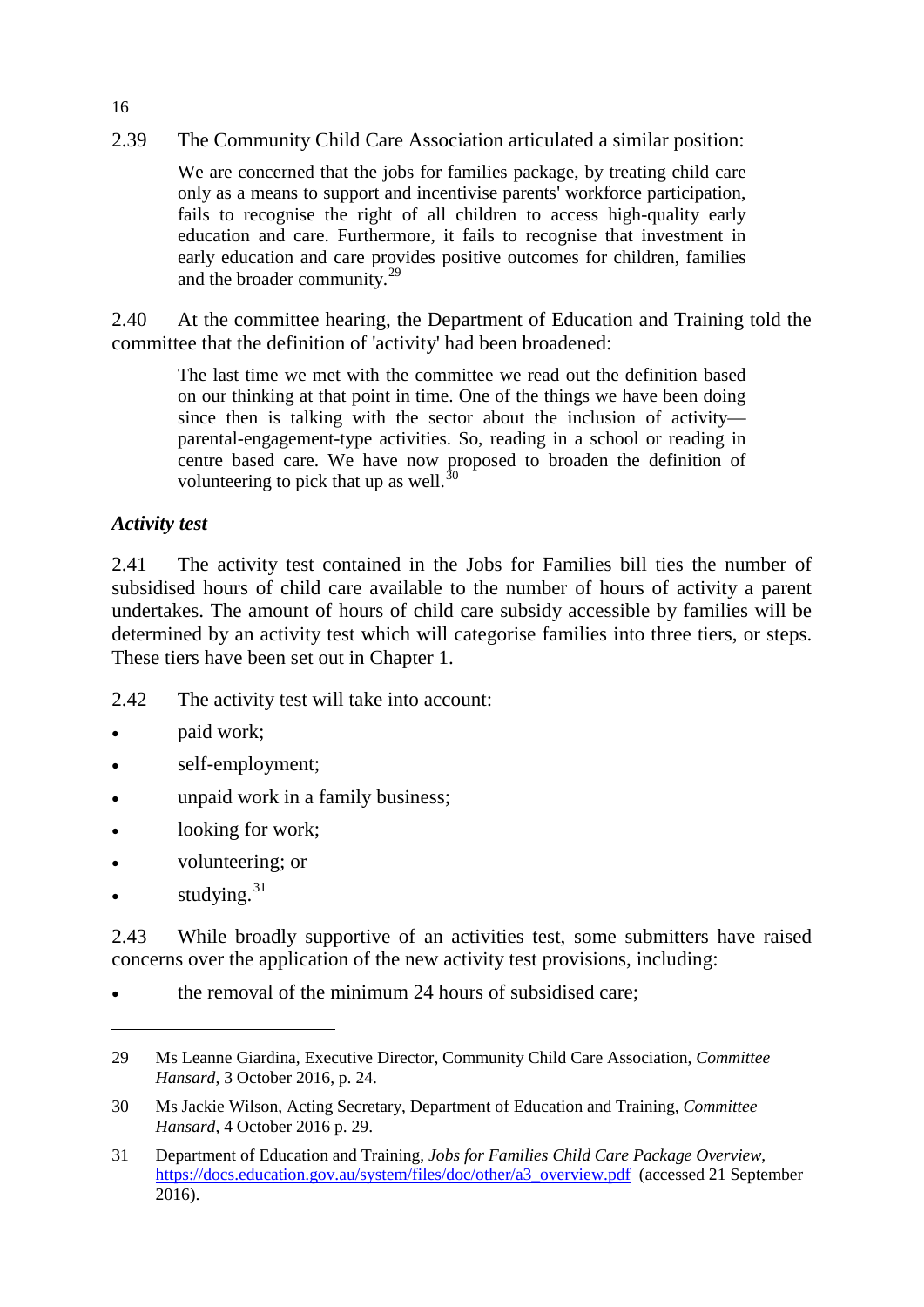- the effect of the measures on:
	- families with fluctuating employment hours;
	- vulnerable children;
	- Indigenous families; and
- the experience of parents in fly-in-fly-out employment (fifo).<sup>[32](#page-10-0)</sup>

2.44 A number of submitters put forward the view that a minimum number of hours of subsidised care be provided which is exempt from an activity test. Submitters had differing views on the minimum number of hours. Some submitters, for example, recommended that the current minimum number of 24 hours of subsidised child care per fortnight be accessible to parents who do not meet the activity test requirement proposed in the bill, $33$  while the Mitchell Institute recommended 15 hours.<sup>[34](#page-10-2)</sup>

2.45 Similarly, witnesses at the committee's public hearings held different views about the minimum number of hours of subsidised childcare. For example, Mr Bernie Nott, Co-Chair of the Early Learning and Care Council of Australia, proposed that the 12 hours of child care provided under the 'base entitlement' per week be increased to 15 hours, and to increase the income threshold from \$65 710 to \$100 000.<sup>[35](#page-10-3)</sup>

2.46 Mr Nott told the committee:

We believe all children should have access to a minimum of two days in a quality early learning program, but that would cost a lot more. Given the tight budget, 15 hours of early learning represents a reasonable, evidence-based outcome to support child development in Australia's future.<sup>[36](#page-10-4)</sup>

2.47 Mr John Cherry, Advocacy Manager, Goodstart Early Learning, emphasised that this would deliver two days of 7.5 hour sessions:

I can speak on behalf of the country's largest provider. We certainly believe that the key to actually going from 12 to 15 is that it forces you to offer two sessions, two days, because 12 hours in the long day care environment is closest to one day but certainly when you move to 15 then you have to offer that over two days. As the largest childcare provider we would say that we

<span id="page-10-2"></span>34 Mitchell Institute, *Submission 7*.

<span id="page-10-0"></span><sup>32</sup> See, for example: Ms Lisa Bryant, *Submission 1*; United Voice, *Submission 2*; Wynbring Jida MACS, Port Lincoln Children's Centre and Minya Bunhii Childcare Centre, *Submission 4*; SNAICC, *Submission 16*; The Parenthood, *Submission 24*, p. 9.

<span id="page-10-1"></span><sup>33</sup> For example: United Voice, *Submission 2*; National Welfare Rights Network, *Submission 23*, Carewest, *Submission 11*.

<span id="page-10-3"></span><sup>35</sup> Mr Bernie Nott, Co-Chair, Early Learning and Care Council of Australia, *Committee Hansard*, 3 October 2016 p. 10.

<span id="page-10-4"></span><sup>36</sup> Mr Bernie Nott, Co-Chair, Early Learning and Care Council of Australia, *Committee Hansard*, 3 October 2016 p. 10.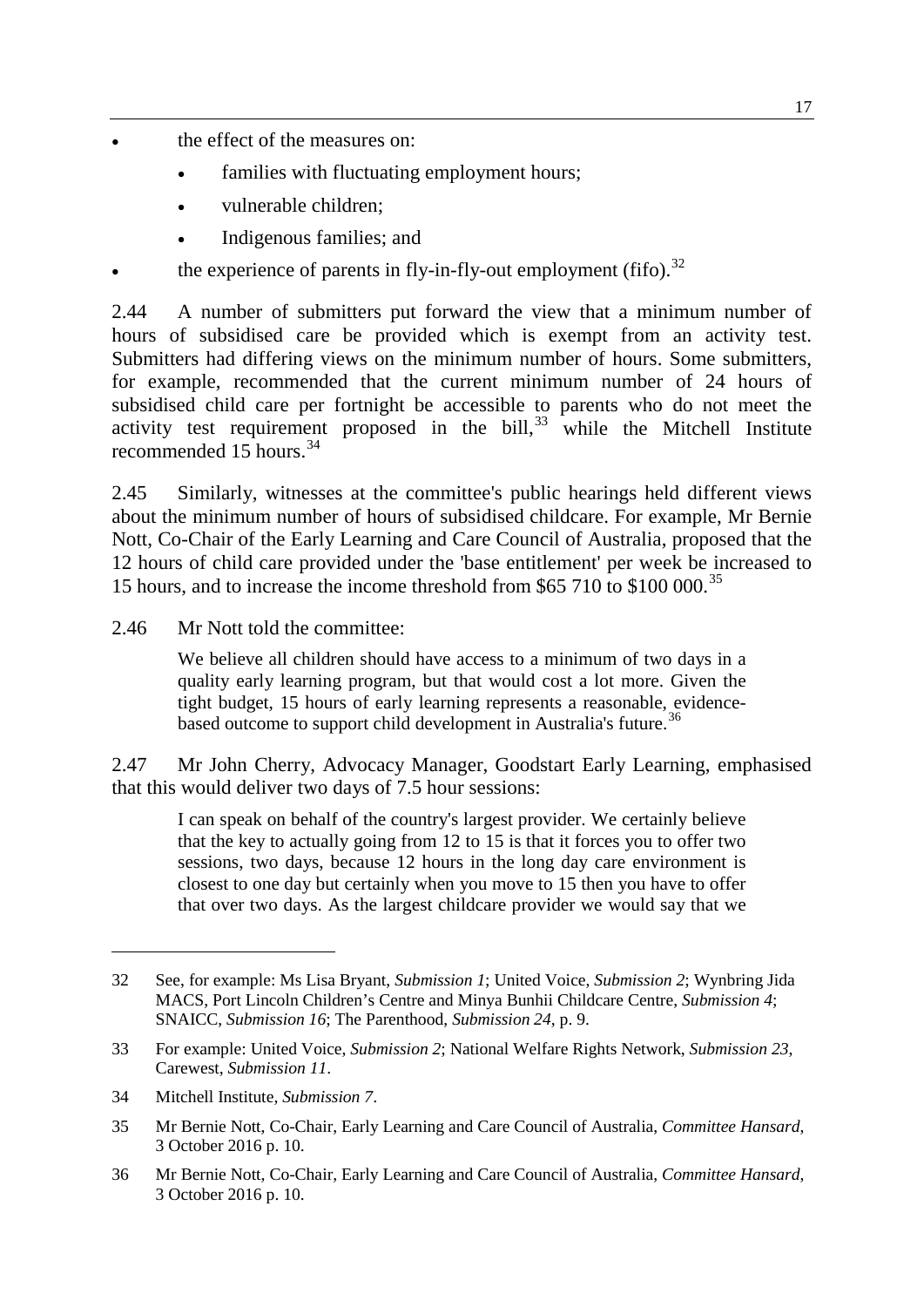would be certainly looking at offering sessions over two days that would meet that 15-hour entitlement.<sup>[37](#page-11-0)</sup>

2.48 Mr Cherry continued that:

One of the challenges with staffing—one of the reasons we think 7½ works better than six, for example—is to try to ensure that you can actually have as many people working a full-time shift as possible. Seven and a half equates roughly to a full-time day, so it is one of the things that attracted us to that. But if we did move to half-time sessions, obviously you would staff accordingly.[38](#page-11-1)

2.49 The Mitchell Institute acknowledged that early education comes at a cost, and that reforms must be addressed within the context of funding and should address the needs of the most vulnerable children:

I think recognising that any moves to address the issues around the activity test will need to happen within the same broad funding envelope, we would suggest it is more of a priority to ensure that the most vulnerable children have access to high quality early education. Those are the children who will benefit from that access the most. They deliver the biggest return on investment, and shifting children's outcomes for those kids has flow-on effects throughout their whole lives and, therefore, to the system.<sup>[39](#page-11-2)</sup>

2.50 Some witnesses discussed concerns about the unintended effects the new activity test could have in situations where parents have irregular work, such as shift work. Mr Nott stated:

We support a broad definition of 'activity' to underpin the new activity test. We also support flexibility for parents who work casual or irregular hours, and that must be compensated in the activity test. We propose a six-week transition period for families facing a cut in their subsidy. $40$ 

2.51 During discussion about how the activity test could affect families relying on casual or irregular work, Goodstart Early Learning provided the following evidence about the proposed estimation process which it characterised as 'generous':

Other than the fact that the estimation process will be based on the parents' high estimate of what they are going to need over the next three-month period. So, if their work is irregular, obviously they have to plan their child care on the basis of their high points rather than their average. So they have acknowledged that it be based on a high point. That might alleviate it a little

<span id="page-11-0"></span><sup>37</sup> Mr John Cherry, Advocacy Manager, Goodstart Early Learning, *Committee Hansard*, 3 October 2016, p. 13.

<span id="page-11-1"></span><sup>38</sup> Mr John Cherry, Advocacy Manager, Goodstart Early Learning, *Committee Hansard*, 3 October 2016, p. 18.

<span id="page-11-2"></span><sup>39</sup> Dr Stacey Fox, Policy Fellow, Mitchell Institute, *Committee Hansard*, 3 October 2016, p. 43.

<span id="page-11-3"></span><sup>40</sup> Mr Bernie Nott, Co-Chair, Early Learning and Care Council of Australia, *Committee Hansard*, 3 October 2016 p. 10.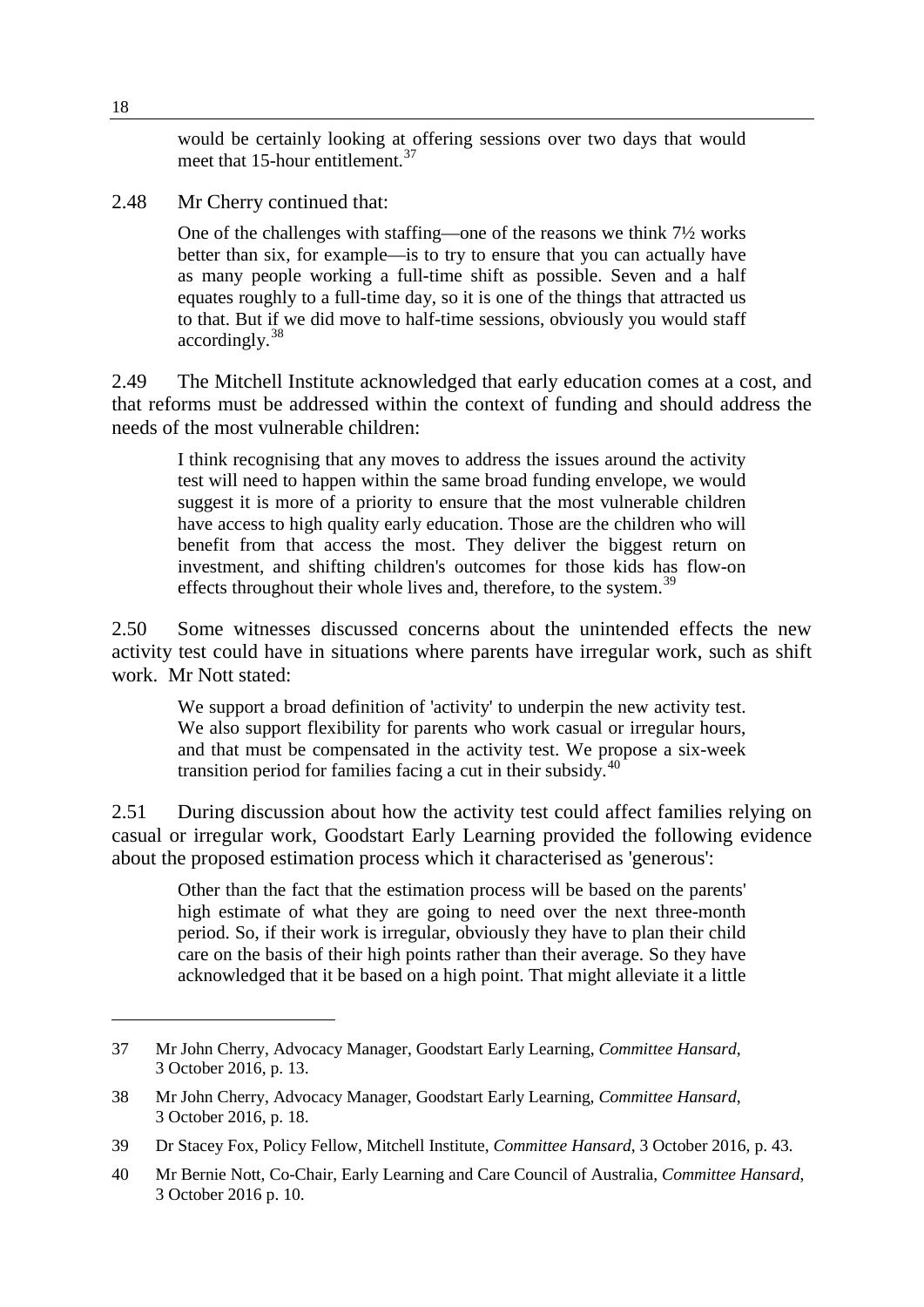bit, but what we are concerned about are people who do drop in and out of the workforce completely or people who have lost their job and may be looking for another job. We are concerned that this provision would at least make it easier for those families to maintain their access to child care while they are looking for work, because it is really hard, as anybody would know, to find a childcare spot when you are offered a job. The best way to be available for work is to make sure you maintain your child care for as long as you can within the finances you have available.<sup>[41](#page-12-0)</sup>

2.52 Following on from this point, Early Childhood Australia suggested that it 'is also a lot better for children to have continuous access on regular days'.<sup>[42](#page-12-1)</sup>

2.53 However, the committee noted other evidence from Early Childhood Australia and Early Learning and Care Council of Australia (ELCCA) that suggested it may be difficult to predict how the proposed changes will affect families with parents whose work patterns are irregular.<sup>[43](#page-12-2)</sup>

## *Budget based funding*

-

2.54 Budget Based Funding (BBF) is a program providing a contribution to the operational costs of certain child care facilities, early learning and school aged care services in approved locations, such as rural and remote locations. Mobile services may also be covered by BBF.

2.55 There are approximately 300 facilities currently provided with funding through this program. The Department of Education and Training notes that:

These services are predominantly located in regional, remote and Aboriginal and Torres Strait Islander communities where the market would otherwise fail to deliver services to meet the needs of children and their families. Many are the sole providers of child care in their communities.<sup>[44](#page-12-3)</sup>

2.56 Some submitters raised concerns over the removal of BBF, for reasons including:

- uncertainty over whether Aboriginal and Torres Strait Islander child care facilities could continue operating;
- the implications for this policy on the Closing the Gap targets; and

<span id="page-12-0"></span><sup>41</sup> Mr John Cherry, Advocacy Manager, Goodstart Early Learning, *Committee Hansard*, 3 October 2016, pp 11–12.

<span id="page-12-1"></span><sup>42</sup> Ms Samantha Page, Chief Executive Officer, Early Childhood Australia, *Committee Hansard*, 3 October 2016 p. 12.

<span id="page-12-2"></span><sup>43</sup> Ms Samantha Page, Chief Executive Officer, Early Childhood Australia, *Committee Hansard*, 3 October 2016, p. 16; Mr Bernie Nott, Co-Chair, Early Learning and Care Council of Australia, *Committee Hansard*, 3 October 2016, p.16.

<span id="page-12-3"></span><sup>44</sup> Department of Education and Training, *Budget Based Funding Program*, <https://www.education.gov.au/budget-based-funded-programme> (accessed 29 September 2016).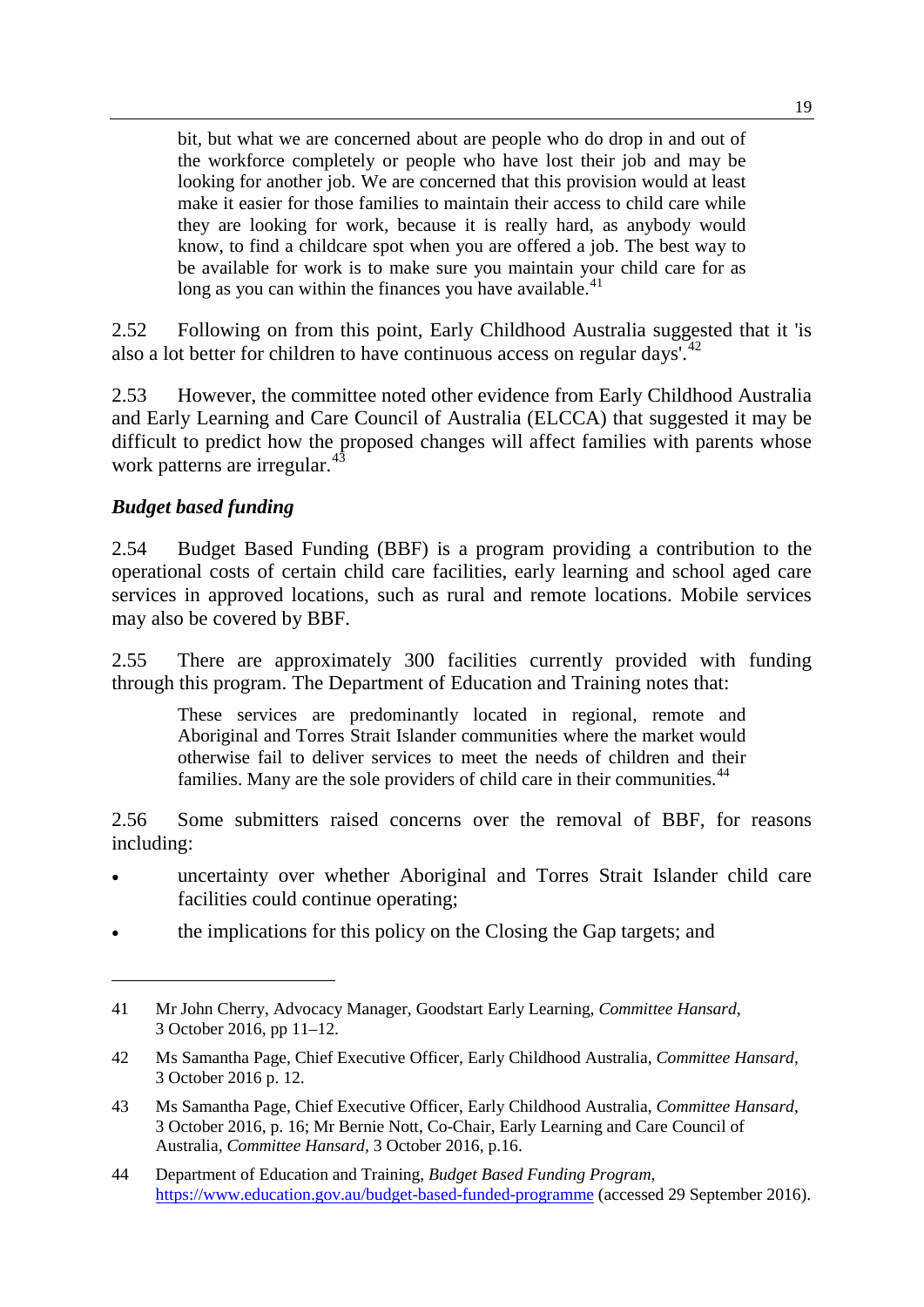• the potential for children in rural, remote and very remote areas to be unable to access the same care. [45](#page-13-0)

2.57 The National Association of Mobile Services for Rural and Remote Families and Children (NAMS) represents mobile services funded by BBF that operate in rural, regional and remote areas of Australia. NAMS pointed out that mobile services are unique, indicating a mainstream approach may not work:

Mobile services operate in the communities in which they operate in Australia because they are not sustainable. They operate with an operational subsidy, which is the budget based funding.<sup>[46](#page-13-1)</sup>

2.58 NAMS noted that mobile services do not have administrative staff and do not have the capacity to administer what would be required under a mainstream model. $47$ NAMS further argued that 'there needs to be a total review of children's services funding and something that really enhances rural and remote Australian and Indigenous services', further stating:

We would like to see growth in mobile services, not diminishment in mobile services, and we would like to see a dedicated funding model for rural and remote Australia.[48](#page-13-3)

2.59 Secretariat of National Aboriginal and Islander Child Care (SNAICC) submitted that the transition for BBF facilities into mainstream services would have a strong impact of Aboriginal and Torres Strait Islander children and families. SNAICC submitted that although:

…positive changes are incorporated within the Jobs for Families Child Care Package, SNAICC is deeply concerned that the package will lead to significantly reduced participation in quality early learning of Aboriginal and Torres Strait Islander children experiencing vulnerability. [49](#page-13-4)

2.60 During the committee hearing, the Department of Education and Training addressed a number of concerns raised about the removal of BBF. In relation to mobile services, the department clarified:

We have never said that mobiles would not be funded. Mobiles are a very complex group of BBFs. They get funding from a range of different

<span id="page-13-0"></span><sup>45</sup> See, for example: Mr Liam McNicholas, *Submission 10*, p. 3; Early Childhood Australia, Submission 25, p. 9; National Association of Mobile Services for Rural and Remote Families and Children (NAMS), *Submission 42*, p. 5.

<span id="page-13-1"></span><sup>46</sup> Ms Anne Bowler, President, National Association of Mobile Services for Rural and Remote Families and Children, *Committee Hansard*, 3 October 2016, p. 2.

<span id="page-13-2"></span><sup>47</sup> Ms Anne Bowler, President, National Association of Mobile Services for Rural and Remote Families and Children, *Committee Hansard*, 3 October 2016, p. 2.

<span id="page-13-3"></span><sup>48</sup> Ms Anne Bowler, President, National Association of Mobile Services for Rural and Remote Families and Children, *Committee Hansard*, 3 October 2016, p. 2.

<span id="page-13-4"></span><sup>49</sup> SNAICC, *Submission 16*, p. 3.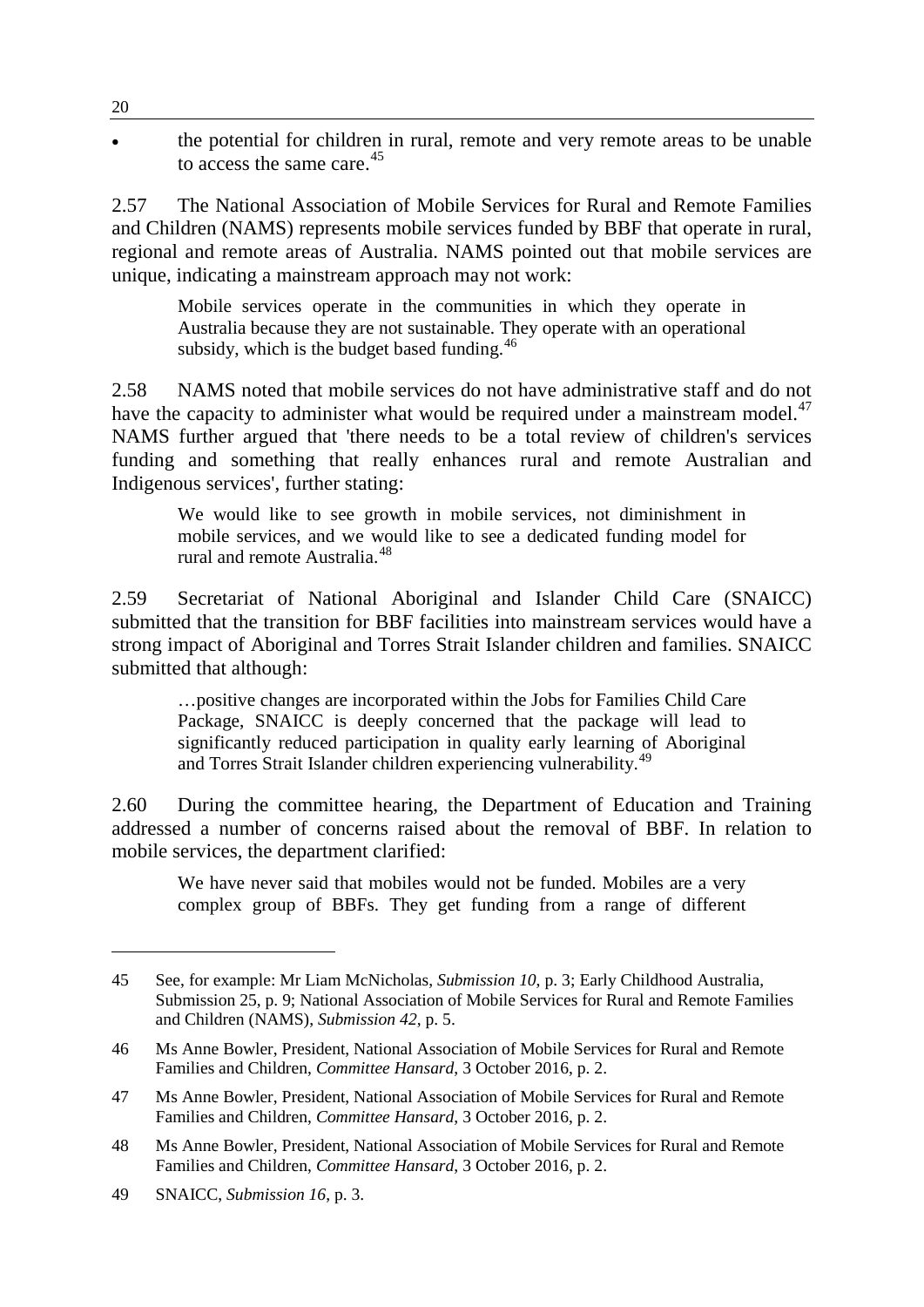sources. Often they get a lot of state and territory government funding as well. We want to do this analysis and identify how that can be best funded going forward.

I know there are some concerns around the travel and how that will be subsidised, and that there are some concerns around the time they spend setting up, because the subsidy will just go to the hours that children are there. But there is flexibility in the CCCF—the grant process—to recognise the additional costs of travelling and of setting up, and of all the time that is non-contact time for the educator with the child, if that makes sense.<sup>[50](#page-14-0)</sup>

2.61 In relation to questions about transitional plans for BBF services, the Department of Education and Training provided the following evidence:

…It was really quite disappointing to read some of the statements made yesterday, because there have been many reviews, including a 2014 review of BBF and an ANAO report, which said that there are many issues with this program—that it is flawed and that there are equity issues.

…

I thought they were talking about the 2014 review yesterday, based on feedback I got from people who attended. But this is a long journey. We have some BBF services that get as little as \$100 per child per year and some that get tens of thousands of dollars per child per year. The program has been capped and closed for 15 years. This is about making some changes. It is not about taking the Indigenous 'culturalness' out of these programs. It is about a different funding source—not a closing of the programs or the services. I cannot say that often enough.<sup>[51](#page-14-1)</sup>

2.62 The Department of Education and Training also provided evidence that changes have been made to the package as a result of feedback received during consultation:

It is probably fair to say that our thinking is evolving. When we announced the Community Child Care Fund we announced it as a competitive grants process. I think that more recently, based on some of the consultation, we accepted there is a need to have a discretionary bucket within the CCCF that is not based on competition. We have been talking to some in the sector about it.  $52$ 

…

-

Only 70 per cent of kids who go to BBFs are Indigenous, but it is to help the BBFs in their transition. I guess that the other kind of misconception

<span id="page-14-0"></span><sup>50</sup> Ms Jackie Wilson, Acting Secretary, Department of Education and Training, *Committee Hansard*, 4 October 2016, p. 29.

<span id="page-14-1"></span><sup>51</sup> Ms Jackie Wilson, Acting Secretary, Department of Education and Training, *Committee Hansard*, 4 October 2016 p. 28.

<span id="page-14-2"></span><sup>52</sup> Ms Jackie Wilson, Acting Secretary, Department of Education and Training, *Committee Hansard*, 4 October 2016 p. 29.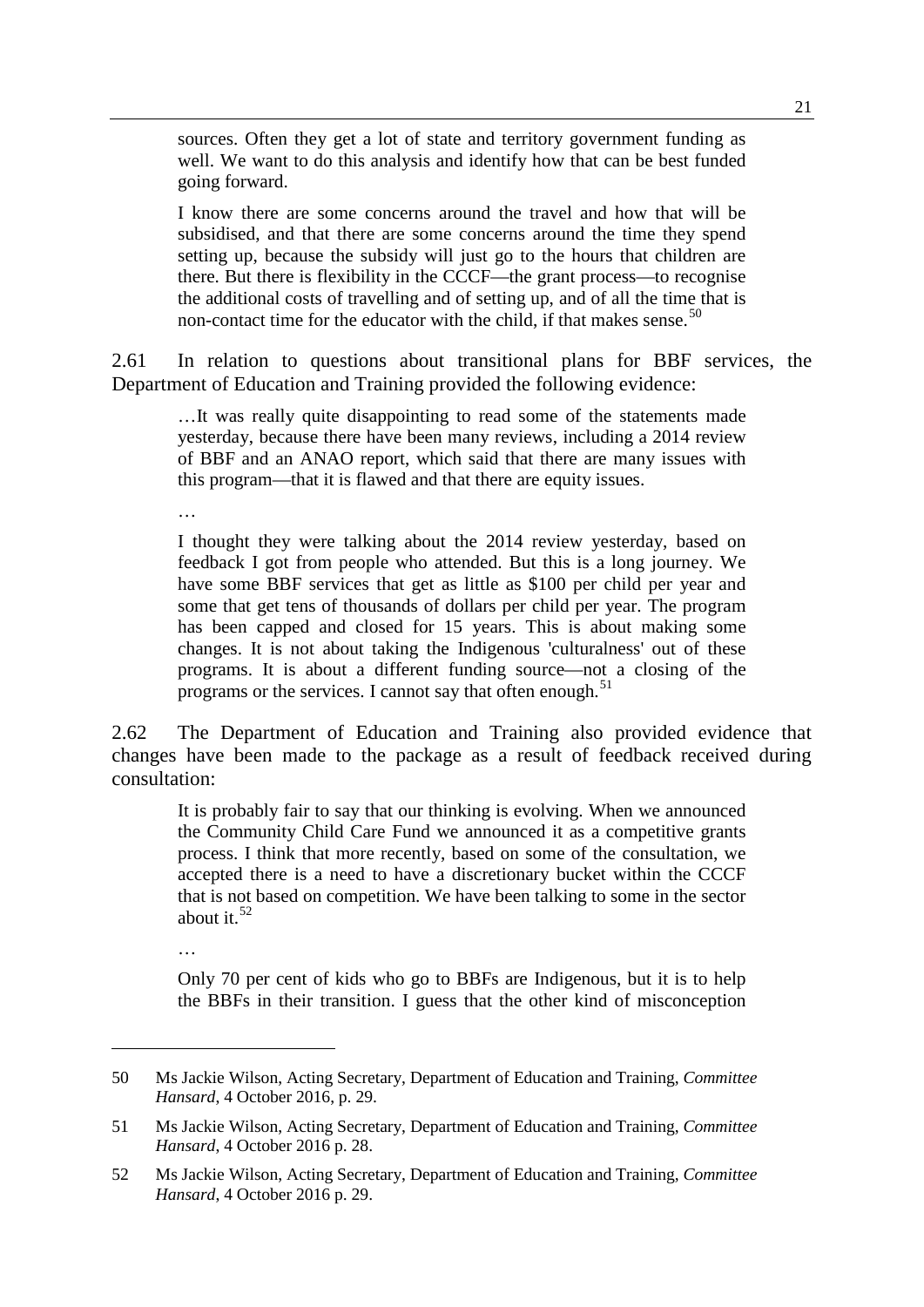that seems to be out there is that the CCCF is just a one-off. It is not; it is part of the budget going forward with the whole package. So some people might transition in two years and some people might not transition for 10 years. There is flexibility in the CCCF, based on these individual plans I talked to the senator about previously—to structure that in a way that best meets the needs of the individual BBFs.

That is what we are about, and those plans will help us define how the subsidy and the CCCF funding come together.<sup>[53](#page-15-0)</sup>

2.63 The committee notes concerns raised by submitters and witnesses that the removal of BBF will mean that some services become unviable. However, the committee also notes evidence provided by the Department of Education and Training that BBF is a flawed system that results in inequity, and it supports efforts to address these issues to ensure that funding is provided appropriately to all services.

2.64 The committee further notes that the Department of Education and Training is currently undertaking a comprehensive assessment of the capacity of BBF services to transition to the new package, as well as a transition support process.<sup>[54](#page-15-1)</sup> This involves extensive consultation with industry representatives.

## **Committee view**

-

2.65 The committee heard from some submitters that the bill places a strong focus on workforce participation, rather than on early childhood education and care. While the bill does place some focus on workforce participation and the activities of parents who receive subsidised child care, the committee considers that this is entirely appropriate and in line with community expectation. Further, that the reforms can achieve quality early childhood education and care as well as provide opportunities for parents to achieve greater participation in the workforce. However, the approach must be balanced.

2.66 The committee notes the broad support by many submitters and witnesses for an increase in workforce participation, however, it also notes the view that this should not come at the expense of a focus on children and their needs. The committee is not persuaded that a focus on workforce participation has come at the expense of the needs of children, and is of the view that the bill can achieve both.

2.67 The committee notes that there is no outright objection to an activity test from submitters or witnesses, but rather that there are different views about how the activity test should be structured.

<span id="page-15-0"></span><sup>53</sup> Ms Jackie Wilson, Acting Secretary, Department of Education and Training, *Committee Hansard*, 4 October 2016 p. 29.

<span id="page-15-1"></span><sup>54</sup> Ms Emma Sydenham, Deputy CEO, SNAICC—National Voice for Our Children, *Committee Hansard*, 3 October 2016, p 5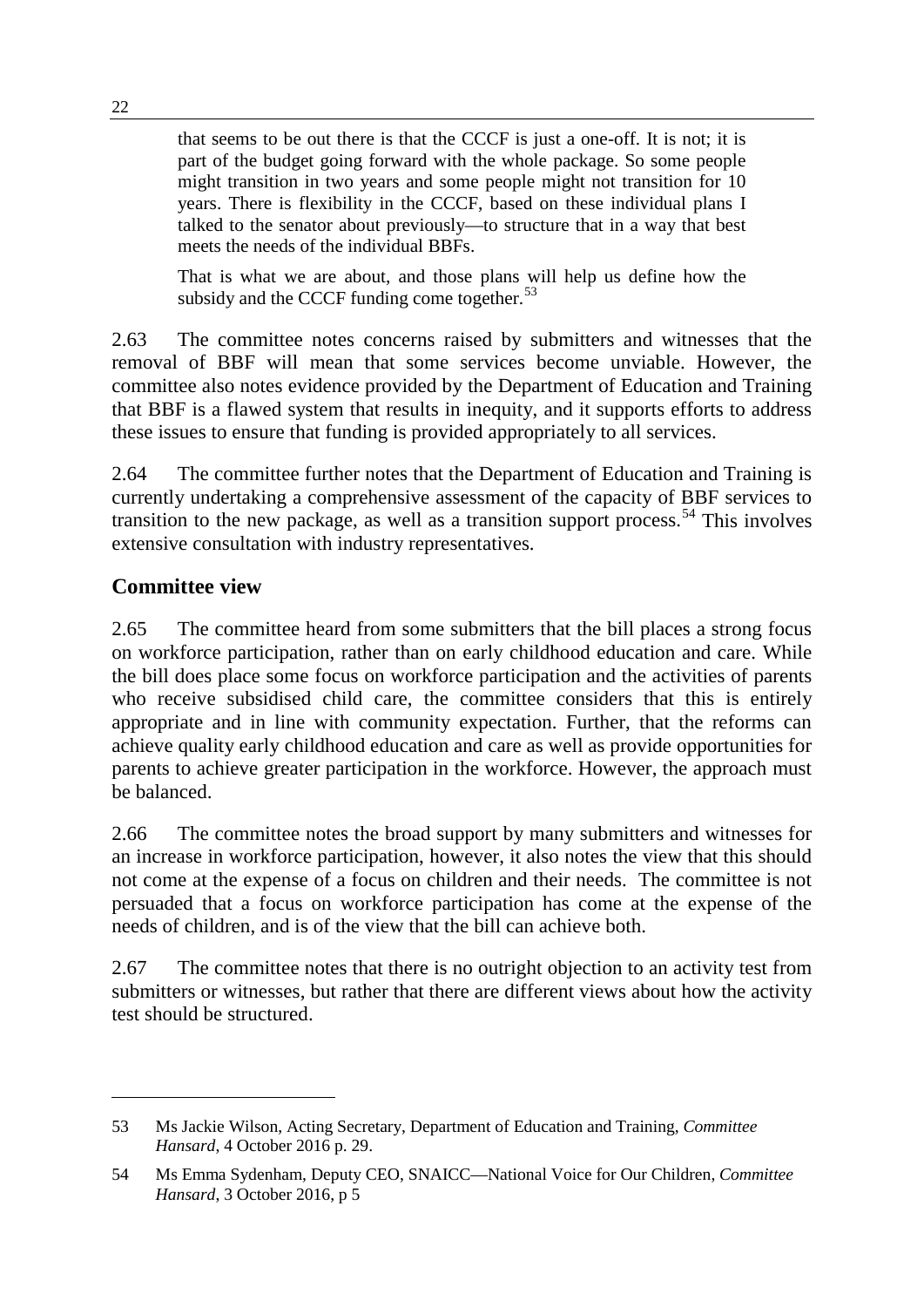2.68 The committee considers that the activity test is both balanced and in line with community expectation that parents with children in subsidised child care are engaged in paid or unpaid work or looking for work or are studying.

2.69 The committee also notes that a number of witnesses pointed out that the Department of Education and Training has conducted extensive consultation about the provisions of the Jobs for Families package.<sup>[55](#page-16-0)</sup> This demonstrates the Australian Government's strong commitment to industry input so that the reforms can best meet community needs.

2.70 The committee is of the view that the changes to the Jobs for Families bill will result in a fairer system, where low income families receive more help and subsidies to high income families fall.

## **Social Services bill**

-

2.71 The Social Services Legislation Amendment (Family Payments Structural Reform and Participation Measures) Bill 2016 (Social Services bill) seeks to reform FTB A and at-home under-18 year old youth fortnightly rates.

2.72 The savings contained in the Social Services bill will provide funding for the Jobs for Families Child Care Package. The Hon Christian Porter MP, Minister for Social Services, summarised the intention of the Social Services bill:

While the family payments structural reforms in this bill will pay for the Jobs for Families Child Care Package, they will also simplify the family tax benefit system and provide more money on a fortnightly basis to those families who need it the most.<sup>[56](#page-16-1)</sup>

2.73 As noted in Chapter 1, the Social Services bill's key measures are the introduction of a new rate structure for FTB B, and an increase in the fortnightly rate of FTB A. The Social Services bill also seeks to phase out FTB A and FTB B supplement payments.

2.74 The Minister for Social Services set out that increased FTB A payment rates would help lower income families access higher fortnightly payments:

The government, under the terms of this bill, would be increasing the fortnightly payment rates of family tax benefit part A by \$10.08 for each

<span id="page-16-0"></span><sup>55</sup> For example: Mr Scott Rollason, General Manager, Family Day Care Australia, *Committee Hansard*, 3 October 2016, p. 30; Ms Helen Mary Gibbons, Assistant National Secretary, United Voice, *Committee Hansard*, 3 October 2016, p. 35; Ms Geraldine Atkinson, Deputy Chairperson, SNAICC—National Voice for Our Children, *Committee Hansard*, 3 October 2016, p. 7; Ms Anne Bowler, President, National Association of Mobile Services for Rural and Remote Families and Children, *Committee Hansard*, 3 October, p. 7; Mr Paul Mondo, Secretary, Australian Childcare Alliance, *Committee Hansard*, 3 October 2016, p. 18.

<span id="page-16-1"></span><sup>56</sup> The Hon Christian Porter MP, Minister for Social Services, *House of Representatives Hansard*, 1 September 2016, p. 29.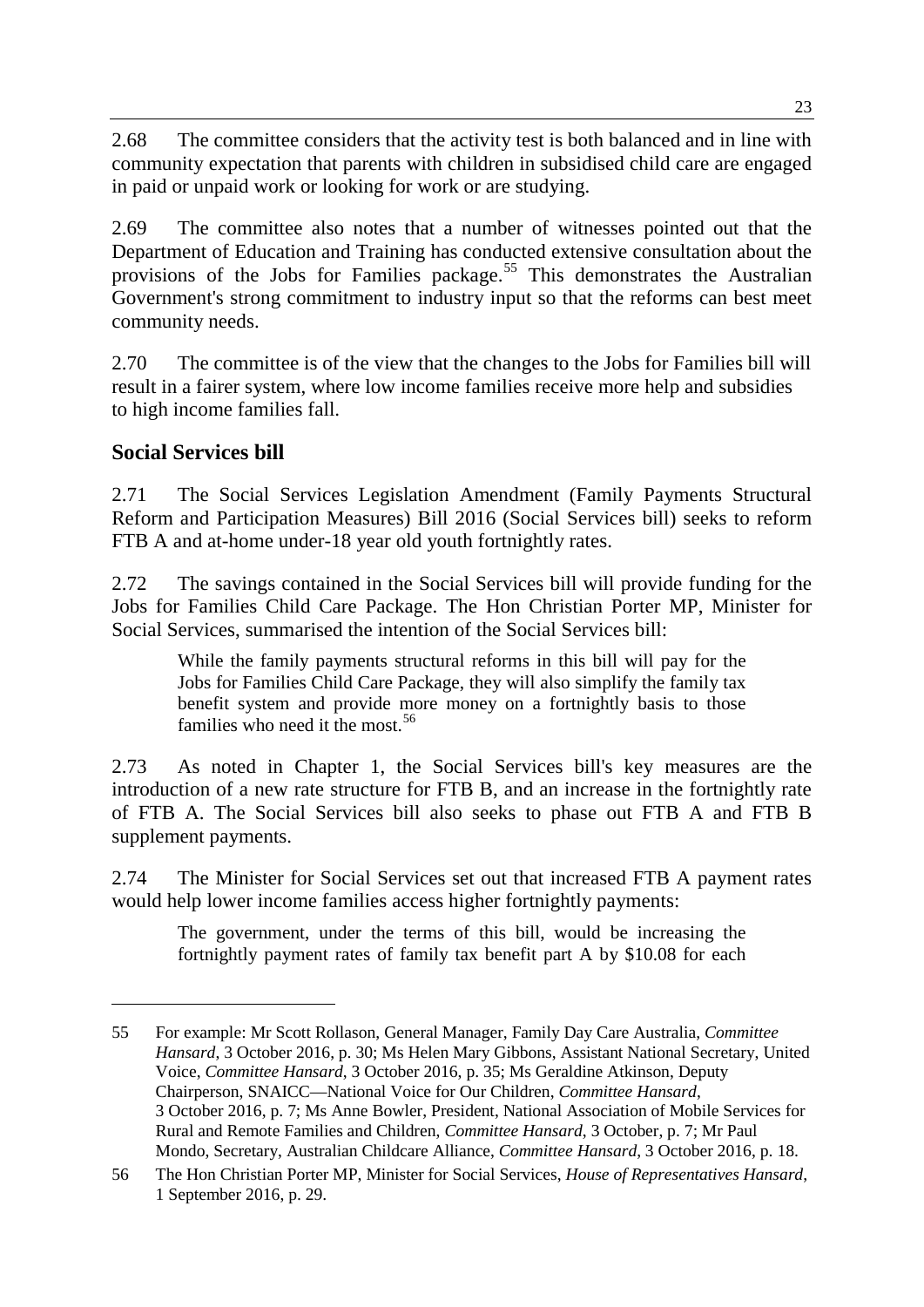child in a family aged up to 19. This is worth an extra \$6,000 over the lifetime of a child. What this means is that around 1.2 million lower income families (including income support families) who receive family tax benefit part A for around 2.2 million children–will now receive higher fortnightly payments from 1 July 2018. The increase in their fortnightly payments will help families better manage their day-to-day and week-to-week budgets by providing them with timely, regularised assistance when they need it the most.

We will also provide an additional \$7.48 per fortnight for under 18 year old youth allowance recipients who are living at home, bringing the payments to the same standard rate as a family tax benefit part A child aged between 13 and 19.<sup>[57](#page-17-0)</sup>

2.75 The Minister for Social Services further set out the need for this reform:

While we understand families will not necessarily be enthusiastic about losing supplements, replacing a poorly targeted end-of-year payment with increased fortnightly payments and a simpler, fairer and more accessible childcare system will, in the long run, provide increased support for Australian families to meet day-to-day living expenses and will increase workforce participation.<sup>[58](#page-17-1)</sup>

#### *Previous consideration by the Community Affairs Committee*

2.76 The Senate Standing Community Affairs Legislation Committee (Community Affairs committee) has previously inquired into an earlier version of the Social Services bill, and tabled its report on 1 March 2016.<sup>[59](#page-17-2)</sup>

2.77 The committee notes that the Community Affairs Committee addressed a range of issues identified by submitters to that committee's inquiry into the bill.

2.78 The iteration of the Social Services bill currently before the committee contains a minor change relating to the commencement date for Schedule 2 of the bill, which has been changed from 1 July 2016 to 1 July 2017.

2.79 The Community Affairs Committee reported that:

Most submitters and witnesses supported reforms to the FTB payments system to ensure it is simpler, fairer and better targeted, and supported the rate increases for certain cohorts.<sup>[60](#page-17-3)</sup>

<span id="page-17-0"></span><sup>57</sup> The Hon Christian Porter MP, Minister for Social Services, *House of Representatives Hansard*, 1 September 2016, p. 29.

<span id="page-17-1"></span><sup>58</sup> The Hon Christian Porter MP, Minister for Social Services, *House of Representatives Hansard*, 1 September 2016, p. 30.

<span id="page-17-2"></span><sup>59</sup> Senate Education and Employment Legislation Committee, *Family Assistance Legislation Amendment (Jobs for Families Child Care Package) Bill 2015 [Provisions]*, April 2016.

<span id="page-17-3"></span><sup>60</sup> Senate Education and Employment Legislation Committee, *Family Assistance Legislation Amendment (Jobs for Families Child Care Package) Bill 2015 [Provisions]*, April 2016, p. 7.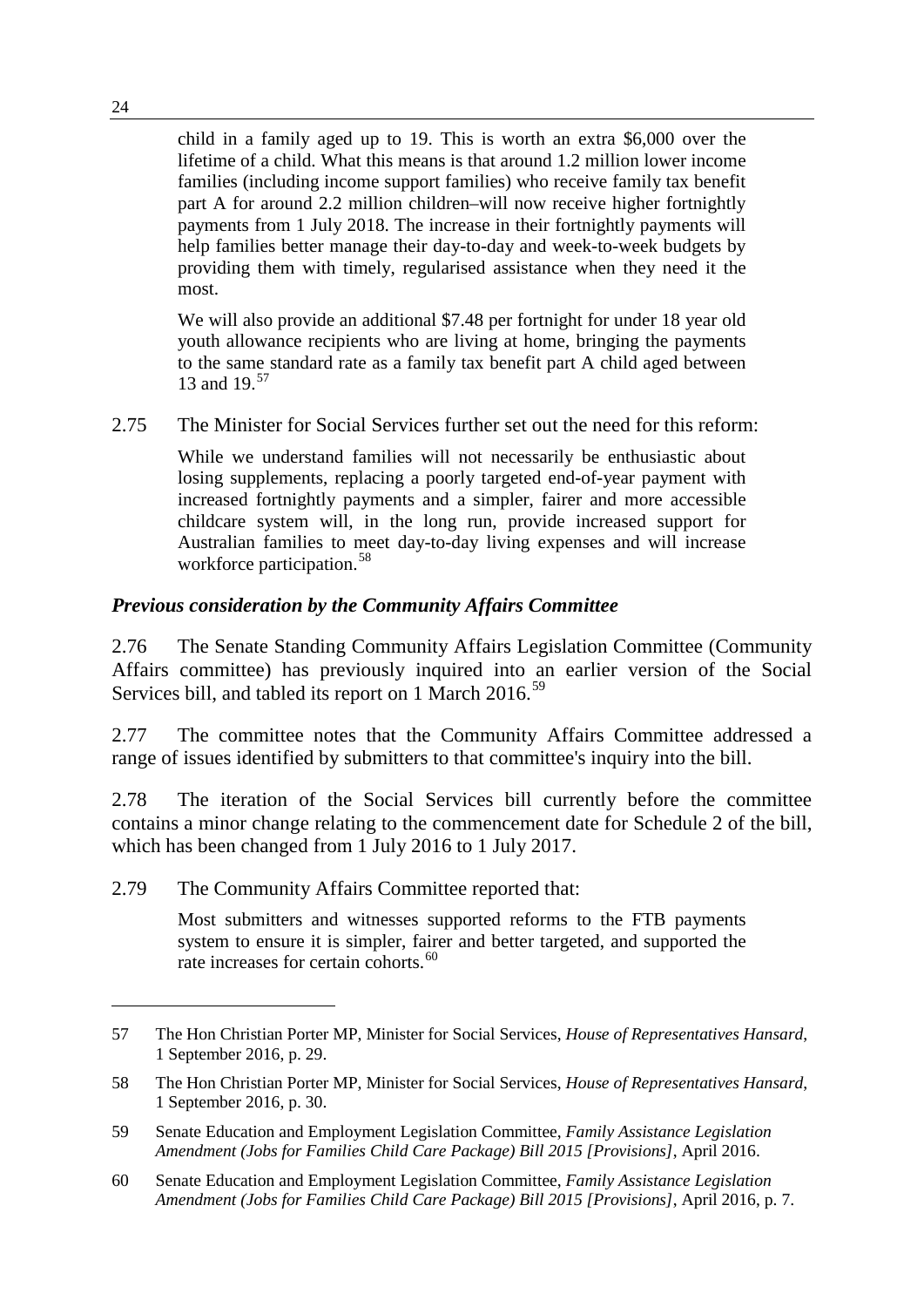2.80 However, the Community Affairs Committee reported that some submitters and witnesses had 'generally opposed the proposed reduced payment rate for certain families', expressing concerns about the following issues:

- the potential impact on low income and vulnerable families, such as single parents and families of children with disability;
- the costs of raising children increase with children's age, while the measures propose a corresponding reduction in payments;
- the loss of supplements;
- the appropriate encouragement of greater workforce participation; and
- concerns that the IT and payroll system upgrades may not address end of year  $FTB$  debts.<sup>[61](#page-18-0)</sup>

2.81 The Community Affairs Committee noted that the iteration of the bill considered in their inquiry was itself a modified version of an earlier iteration. The Community Affairs Committee acknowledged the:

…significant changes to the proposed measures…made by the Government in response to concerns raised by submitters and witnesses during the committee's inquiry into Bill No. 1.<sup>[62](#page-18-1)</sup>

2.82 The Community Affairs Committee's view was that the changes incorporated into the second iteration of the bill 'appropriately address concerns regarding the impact on certain vulnerable families'.<sup>[63](#page-18-2)</sup>

## **Key issues – Social Services bill**

2.83 During this inquiry, the key issue raised by submitters and witnesses was the relationship between the two bills being considered by the committee, with submitters and witnesses expressing concern at the 'coupling' of the two bills.

2.84 The potential impact of the bill on families, particularly families with lower incomes, was also raised by submitters.

#### *Funding source – coupling of the two bills*

-

2.85 Although submitters and witnesses generally acknowledged that funding for the Jobs for Families package would require a funding source, many raised concerns over drawing on savings made from the provisions of the Social Services bill.

<span id="page-18-0"></span><sup>61</sup> Senate Education and Employment Legislation Committee, *Family Assistance Legislation Amendment (Jobs for Families Child Care Package) Bill 2015 [Provisions]*, April 2016, p. 8.

<span id="page-18-1"></span><sup>62</sup> Senate Education and Employment Legislation Committee, *Family Assistance Legislation Amendment (Jobs for Families Child Care Package) Bill 2015 [Provisions]*, April 2016, p. 7.

<span id="page-18-2"></span><sup>63</sup> Senate Education and Employment Legislation Committee, *Family Assistance Legislation Amendment (Jobs for Families Child Care Package) Bill 2015 [Provisions]*, April 2016, p. 22.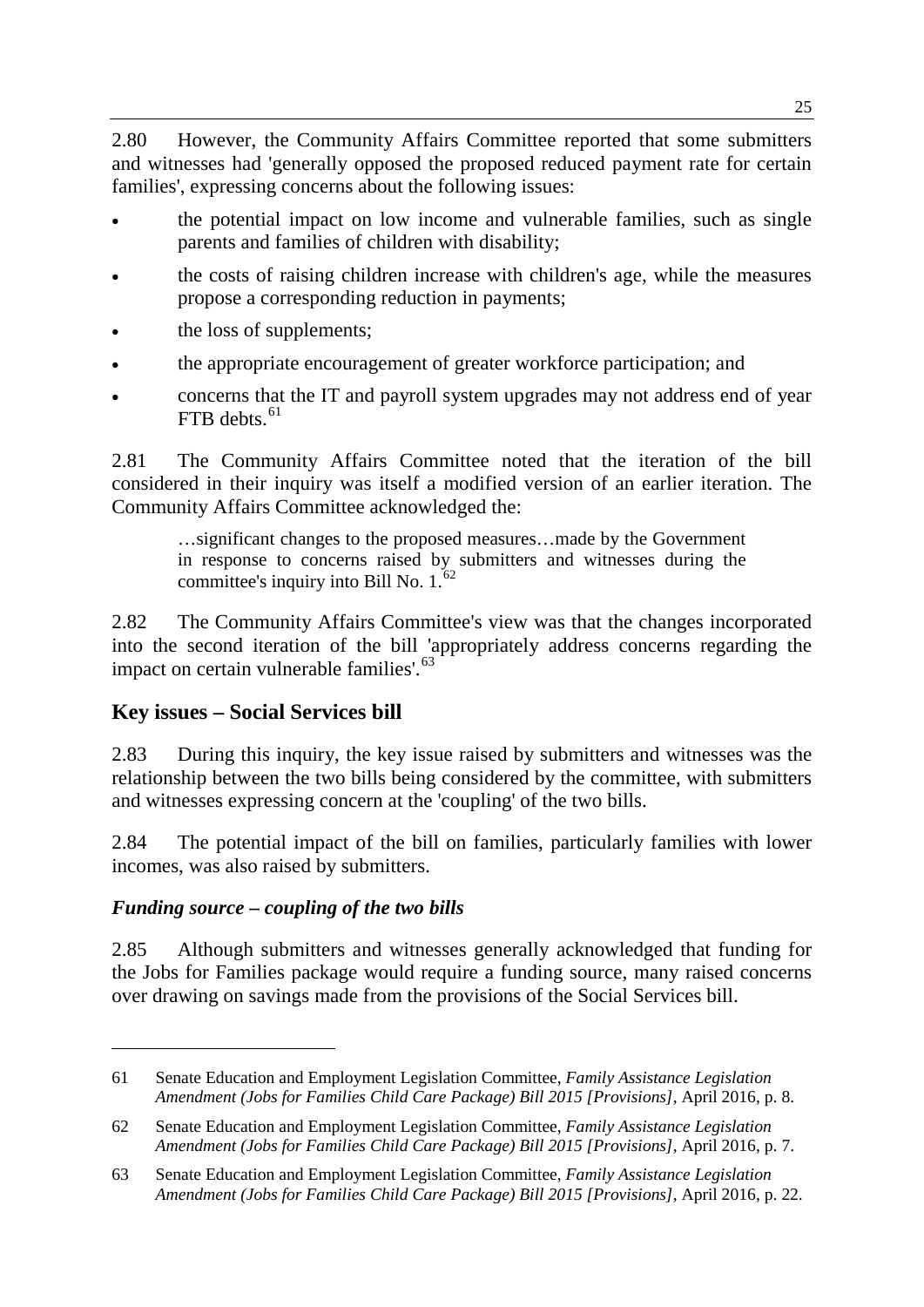2.86 For example, The Parenthood indicated support for the reforms to the jobs for families package, however, suggested that it is unnecessary to fund these reforms with cuts to the FTB:

I am keen to stress to you today that, whilst we are very keen to see the quick progress of an amended version of this jobs for families package of bills, we reject the notion that \$4.8 billion worth of cuts to the family tax benefits system are required to pay for it—and we urge committee members to do the same.  $64$ 

2.87 Catholic Social Services Australia also suggested that other avenues may be available:

It is our view that there are other policy options available to the Government to fund the Child Care Package and which would not result in the reduction of payments to the most vulnerable families and individuals in our community.<sup>[65](#page-19-1)</sup>

2.88 Submitters told the committee that the coupling of the bills was not necessary in order to fund the Jobs for Families package. Mr Bernie Nott, Co-Chair of the Early Learning and Care Council of Australia told the committee that the reforms need not be contingent on the savings measures contained in the Social Services bill:

Early learning and care provides vital child development for the nation's young citizens and allows families to do the work and study which drive Australia's prosperity. Given its vital role, we call for the decoupling of funding for the package from the proposed cuts to family tax benefits. We believe the reforms stand on their own merits and have already been paid for several times.<sup>[66](#page-19-2)</sup>

#### *Impact on families*

-

2.89 The National Welfare Rights Network (NWRN) submitted the view that the 'burden of budget repair' was being placed poor and vulnerable members of the community.[67](#page-19-3) In a submission to the Community Affairs Committee's inquiry into the Social Services bill, NWRN submitted that the bill:

…seeks to draw savings from the family payments system in a way that will have a major impact on the adequacy of payments to low income families and their children, while failing to progress meaningful reform of the well recognised issues with the family payments system. $68$ 

<span id="page-19-0"></span><sup>64</sup> Ms Jo Briskey, Executive Director, The Parenthood, *Committee Hansard*, 4 October 2016, p. 16.

<span id="page-19-1"></span><sup>65</sup> Catholic Social Services Australia, *Submission 28*, p. 1.

<span id="page-19-2"></span><sup>66</sup> Mr Bernie Nott, Co-Chair, Early Learning and Care Council of Australia, *Committee Hansard*, 3 October 2016, p. 10.

<span id="page-19-3"></span><sup>67</sup> National Welfare Rights Network, *Submission 23*, p. 5.

<span id="page-19-4"></span><sup>68</sup> National Welfare Rights Network, *Submission 23*, p. 9.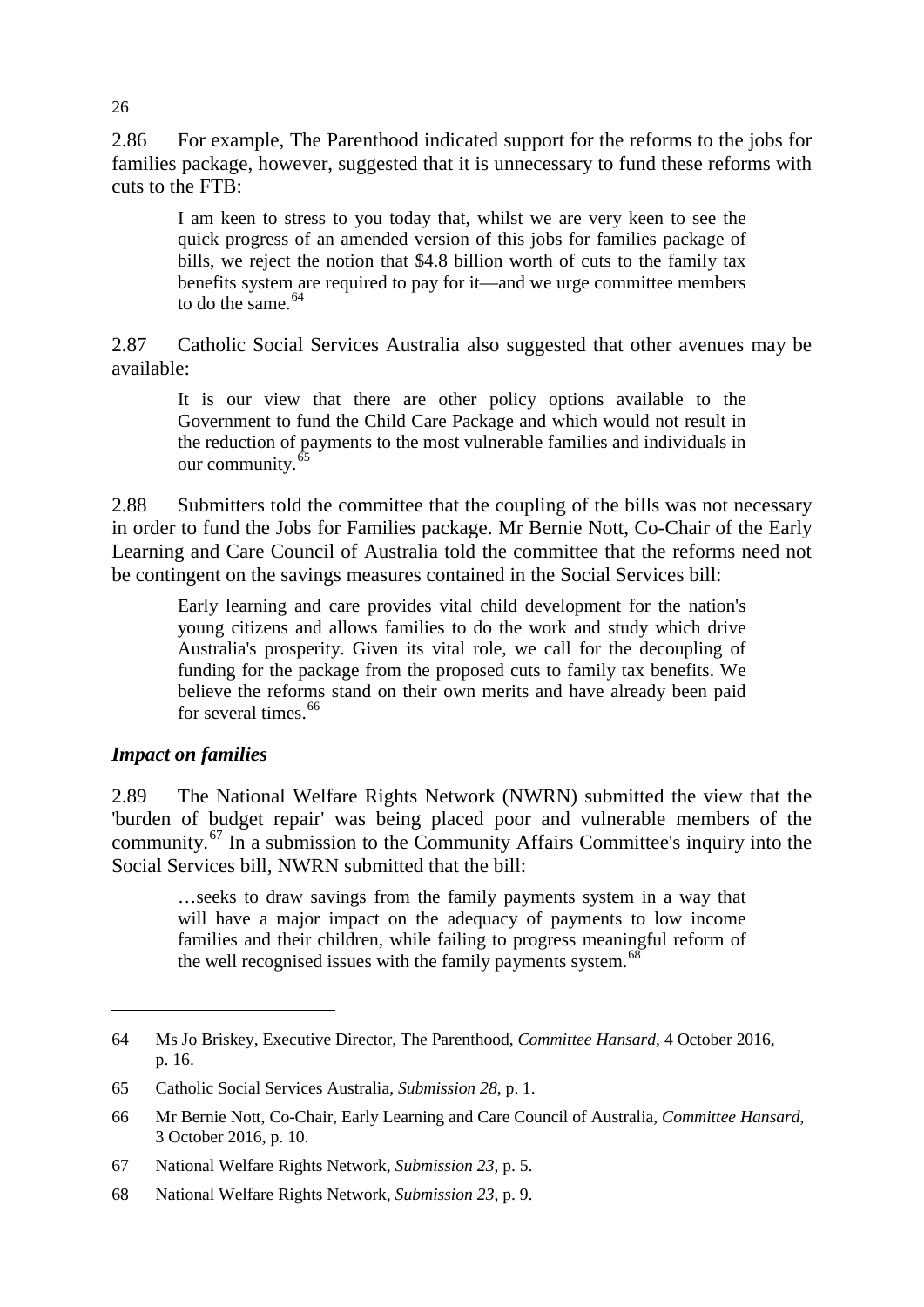2.90 Early Childhood Australia told the committee that they held concerns over the impact the Social Services bill may have on lower income families:

The sector generally has supported both a reduction of welfare payments to middle- and high-income families as well as more generous payments through paid parental leave, because of the crisis of affordability in early learning. We have supported that over a number of years and have supported previous cuts. But we are getting to the point now where the cuts to family tax benefits that are being proposed to lower income families no longer have the support of many organisations that work in the sector and also work with disadvantaged vulnerable families.<sup>[69](#page-20-0)</sup>

2.91 While concerns were raised during the hearings, witnesses were unable to suggest viable alternatives to fully fund the package.

2.92 The Department noted:

I would just make the point that in special appropriation there is no such thing as savings. When it goes up it also goes down. The government is required to foot the bill based on a family's eligibility. So we do not get to count them as savings. The finance process does not allow us to count them as savings and they cannot be used to offset other spends. I am just reading to you what is in the budget rules from the Department of Finance.<sup>[70](#page-20-1)</sup>

#### *Australian Government view*

-

2.93 The Hon Christian Porter MP, Minister for Social Services, set out the Australian Government's commitment to early childhood education and care in the second reading speech for the Social Services bill:

The jobs for families childcare packages funded by this bill introduce major reforms that will provide greater choice for almost one million families by delivering a simpler, more affordable, more flexible and more accessible child care system.<sup>[71](#page-20-2)</sup>

2.94 The Minister continued to outline the Australian Government's commitment:

The government is fully committed to the jobs for families package, however more than \$3 billion in additional funding must be paid for, and the measures in this bill are the government's way of making provision for that payment. The refusal of members opposite to support the passage of the measures in this bill, if that were to pass, in the previous parliament left the government with no choice but to defer the implementation of the main

<span id="page-20-0"></span><sup>69</sup> Ms Samantha Page, Chief Executive Officer, Early Childhood Australia, *Committee Hansard*, 3 October 2016, p. 19.

<span id="page-20-1"></span><sup>70</sup> Ms Jackie Wilson, Acting Secretary, Department of Education and Training, *Committee Hansard*, 4 October 2016 p. 25.

<span id="page-20-2"></span><sup>71</sup> The Hon Christian Porter MP, Minister for Social Services, *House of Representatives Hansard*, 1 September 2016, p. 29.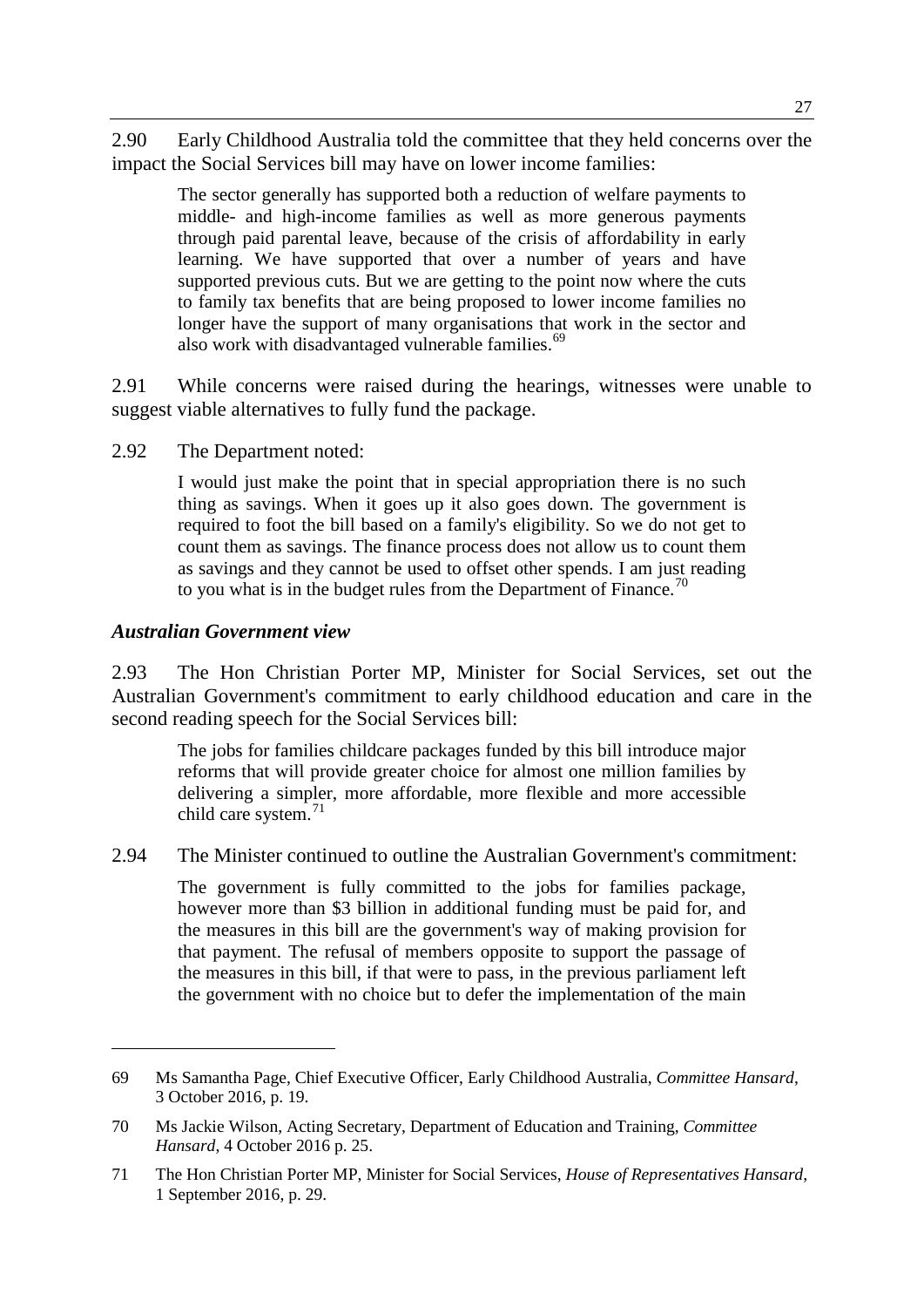measures of the jobs for families package from July 2017 to July 2018. However, if the savings needed to fund the child care package are passed by parliament–that is, the savings contained in this bill–then the government will implement the jobs for families package as soon as possible.

The government's new childcare package and reforms to the family payments system supports parents as they balance work and family responsibilities, while protecting those most vulnerable, and continuing to ensure a high-quality learning experience in our childcare centres.<sup>[72](#page-21-0)</sup>

## **Committee view**

2.95 The committee acknowledges the work of the Community Affairs Committee on the Social Services bill, and notes that the provisions of the Social Services bill currently under consideration are identical to those contained in the bill previously considered.

2.96 The committee notes that the bill considered by the Community Affairs Committee contained certain modified measures that took into account previous concerns raised by stakeholders. These modifications were found by the Community Affairs Committee to appropriately address concerns previously raised.

2.97 The committee is of the view that multiple committee inquiries into this bill have established the key issues held by stakeholders, and the committee acknowledges the time and effort expended by members of the ECEC sector in contributing to these inquiries through submissions and appearances at public hearings.

2.98 The committee heard assertions made by submitters that the proposed reforms in the Jobs for Families Child Care Package are affordable without making cuts to related programs.

2.99 While the committee notes submitters' concerns over the 'coupling' of the measures in the two bills currently under consideration, the committee considers that using the savings made from restructuring and reforming the Family Tax Benefit payments to reform the child care system is justified. The committee notes that no viable proposals to fully fund the package were put forward during the inquiry.

2.100 The measures contained in the Social Services bill will provide greater assistance on a fortnightly basis to lower income families who need it, and will create more accessible and flexible child care system for Australian families.

<span id="page-21-0"></span><sup>72</sup> The Hon Christian Porter MP, Minister for Social Services, *House of Representatives Hansard*, 1 September 2016, p. 29.